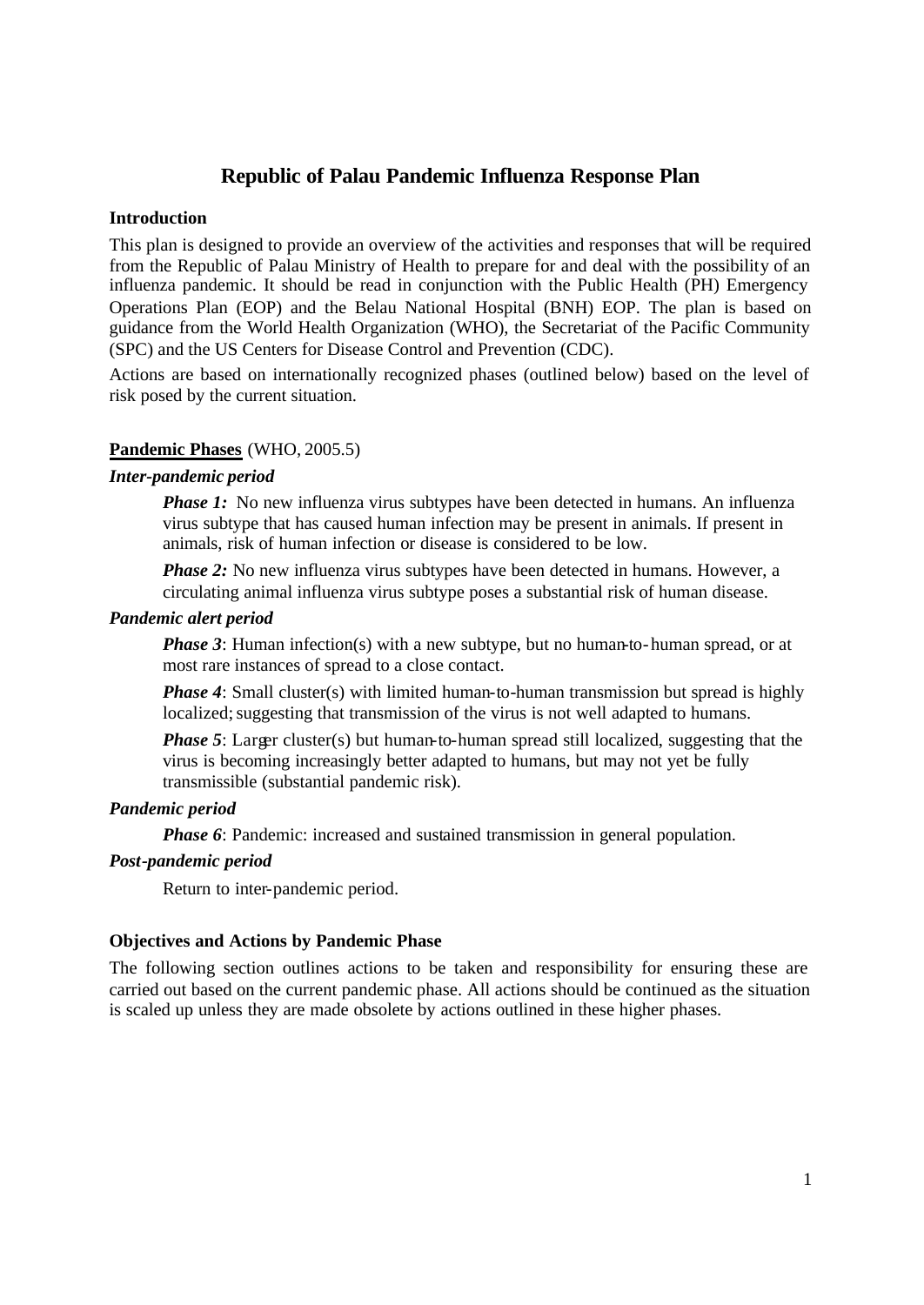# **INTER-PANDEMIC PERIOD**

| Phase 1: No new influenza virus subtypes have been detected in humans |    |                                                                                                                                                                                                                                                         |                                                                            |  |
|-----------------------------------------------------------------------|----|---------------------------------------------------------------------------------------------------------------------------------------------------------------------------------------------------------------------------------------------------------|----------------------------------------------------------------------------|--|
|                                                                       |    | <b>ACTION</b>                                                                                                                                                                                                                                           | <b>RESPONSIBLE</b>                                                         |  |
| Planning and<br>coordination                                          | 1. | Establish responsibility for national pandemic<br>planning and develop national response plan.                                                                                                                                                          | <b>Epi-Net Team</b>                                                        |  |
|                                                                       |    | 2. Assess preparedness against the WHO<br>checklist and create a task list to address any<br>identified gaps.                                                                                                                                           | <b>Epi-Net Team</b>                                                        |  |
|                                                                       | 3. | Conduct trial exercise to test the plan and use<br>the results to improve and refine preparedness.                                                                                                                                                      | <b>Epi-Net Team</b><br><b>Emergency Health Staff</b>                       |  |
|                                                                       | 4. | Identify and train key personnel to be<br>mobilized in case of a pandemic.                                                                                                                                                                              | <b>Epi-Net Team</b><br>Teams IDed & trained per<br><b>IPCC Manual</b>      |  |
|                                                                       |    | 5. Review options for preparedness including<br>feasibility of development of a domestic<br>stockpile (antivirals, personal protective<br>equipment, vaccines, laboratory diagnostics,<br>other technical support) for rapid deployment<br>when needed. | <b>Epi-Net Team</b>                                                        |  |
|                                                                       | 6. | Develop surge-capacity contingency plans for<br>the internal management of domestic resources<br>and essential workers during a pandemic (as<br>part of PH EOP and BNH EOP plans).                                                                      | <b>MOH Directors</b><br><b>Emergency Health</b><br>Programs                |  |
|                                                                       |    | 7. Review networks with agencies to address food<br>safety, safe agricultural practices and other<br>public health issues related to infected animals.                                                                                                  | <b>Epi-Net Team</b><br><b>DEH</b>                                          |  |
| <b>Situation Monitoring and</b><br>Assessment<br>(Surveillance)       | 1. | <b>Implement national Reportable Diseases</b><br>Surveillance System to monitor cases of<br>influenza-like illness.                                                                                                                                     | <b>RDSS</b> Team                                                           |  |
|                                                                       | 2. | Liaise with Directors from Ministry of<br>Resource & Development and Conservation<br>Society to establish network for notification of<br>clusters of animal (bird, pig) deaths.                                                                         | <b>Epi-Net Team</b><br><b>PH</b> Director<br><b>DEH</b>                    |  |
|                                                                       | 3. | Develop and test procedure for sending<br>appropriate clinical samples for laboratory<br>testing overseas at both the PPHSN referral<br>laboratory and the regional WHO reference<br>laboratory (Melbourne, Australia).                                 | <b>Laboratory Staff</b><br><b>Hospital Director</b><br><b>Epi-Net Team</b> |  |
|                                                                       | 4. | Report unusual surveillance findings to<br>PACNET, US-CDC and WHO-WPRO.                                                                                                                                                                                 | <b>Minister of Health</b><br>Epidemiologists<br><b>Epi-Net Team</b>        |  |
|                                                                       | 5. | Use RDSS to assess the burden of seasonal<br>influenza to help estimate additional needs<br>during a pandemic.                                                                                                                                          | Epidemiologists                                                            |  |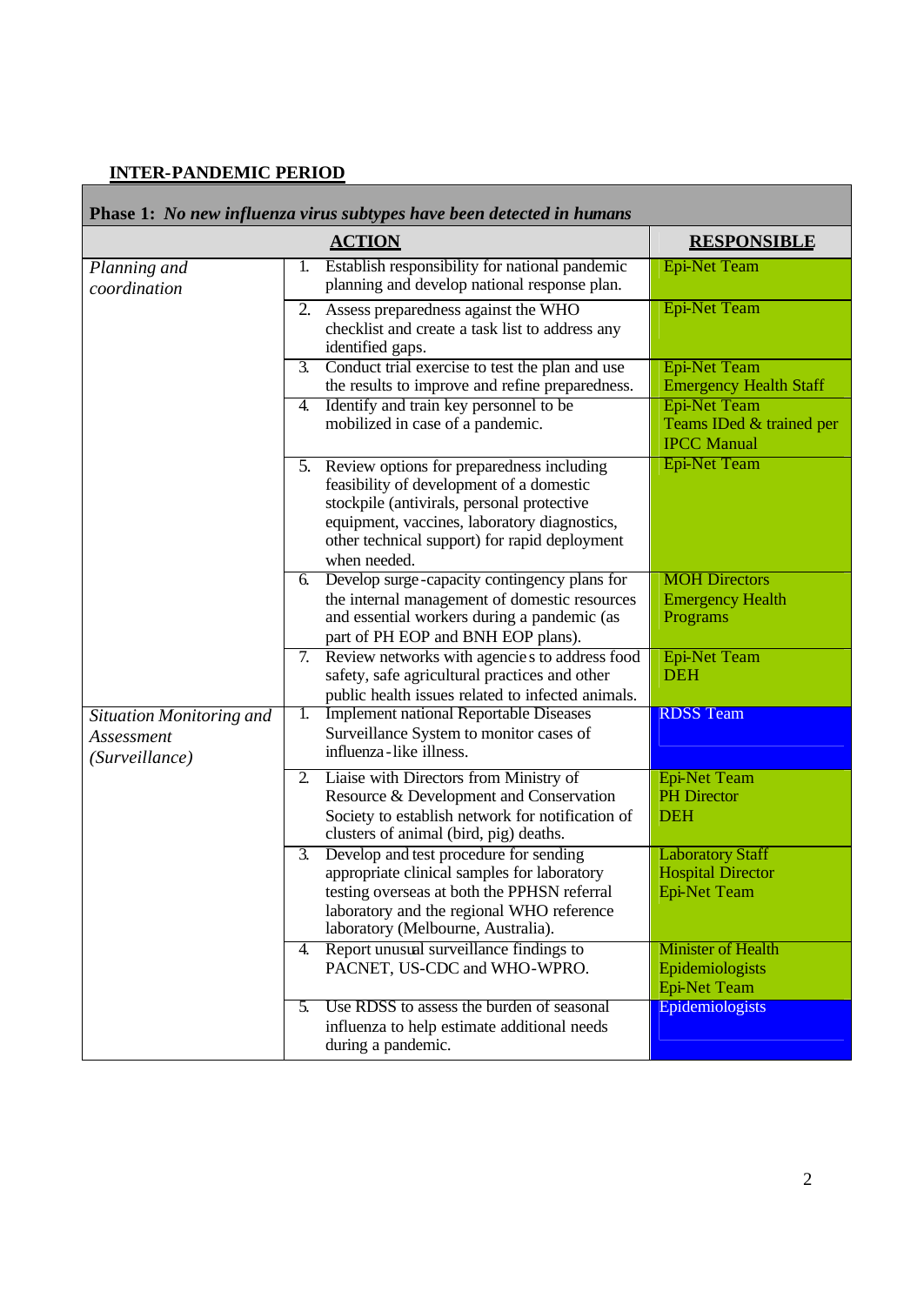| Prevention and            | I. | Prepare strategies to stop the spread of                                             | <b>Epi-Net Team</b>                                  |
|---------------------------|----|--------------------------------------------------------------------------------------|------------------------------------------------------|
| Containment (Public       |    | infection (travel advisories, assessment of those                                    | <b>PH</b> Director                                   |
| <b>Health Measures</b> )  |    | returning from high risk areas, assessment of                                        | <b>Minister of Health</b>                            |
|                           |    | boats).                                                                              | <b>DEH</b>                                           |
|                           |    |                                                                                      | <b>CDC</b> Nursing                                   |
|                           |    |                                                                                      | <b>Ministry of Justice</b>                           |
|                           | 2. | Ensure that proposed interventions are                                               | <b>MOH Directors</b>                                 |
|                           |    | discussed with state governments. Ministry of                                        |                                                      |
|                           |    | resources, Ministry of Ag and Bureau of Public                                       |                                                      |
|                           |    | Safety.                                                                              |                                                      |
|                           | 3. | Review legal authority to implement proposed                                         | <b>AGs Office</b>                                    |
|                           |    | interventions (i.e. quarantine and isolation).                                       | <b>MOH Directors</b>                                 |
|                           | 4. | Set priorities and criteria for targeted                                             | Epi-Net Team                                         |
|                           |    | deployment for antivirals and pandemic                                               | <b>CDC</b>                                           |
|                           |    | vaccines.                                                                            | <b>IPCC</b>                                          |
|                           |    | 5. Review the need for a national policy on use of                                   | <b>Epi-Net Team</b>                                  |
|                           |    | seasonal influenza vaccine.                                                          |                                                      |
|                           | 6. | Explore strategies to allow access to vaccines                                       | <b>Minister of Health</b>                            |
|                           |    | through agreements with funding agencies such                                        | <b>MOH Directors</b>                                 |
|                           |    | as CDC, AusAID.                                                                      |                                                      |
|                           | 7. | Review logistic and operational needs for                                            | <b>CDC</b> Nursing                                   |
|                           |    | implementation of pandemic vaccine strategy                                          | <b>Epi-Net Team</b>                                  |
|                           |    | (vaccine storage, distribution capacity, cold-                                       | <b>Minister of Health</b>                            |
|                           |    | chain availability. vaccination centers, staffing                                    | <b>MOH Directors</b>                                 |
|                           |    | requirements for vaccine administration).                                            |                                                      |
| Health care and Emergency | 1. | Benchmark health system preparedness with                                            | <b>Epi-Net Team</b>                                  |
| Response                  |    | the help of the WHO checklist for influenza                                          | <b>IPCC</b>                                          |
|                           |    | pandemic preparedness planning and address                                           |                                                      |
|                           |    | gaps.                                                                                |                                                      |
|                           |    | 2. Ensure influenza pandemic response plan is                                        | <b>Emergency Health Staff</b>                        |
|                           |    | incorporated into the BNH EOP.                                                       | <b>Epi-Net Team</b>                                  |
|                           | 3. | Ensure infection control guidelines are current                                      | <b>IPCC</b>                                          |
|                           |    | and implemented.                                                                     | <b>Epi-Net Team</b>                                  |
|                           | 4. | Ensure implementation of routine laboratory                                          | <b>Laboratory Staff</b>                              |
|                           |    | biosafety, safe specimen handling, and hospital                                      | Epi -Net Team                                        |
|                           |    | infection control policies.                                                          | <b>IPCC</b>                                          |
|                           | 5. | Estimate pharmaceutical and other material                                           | <b>Emergency Health Staff</b>                        |
|                           |    | supply needs; commence arrangements to                                               | <b>IPCC</b>                                          |
|                           |    | secure supply.                                                                       | <b>Pharmacy Supervisor</b>                           |
|                           |    |                                                                                      | <b>CDC</b> Nursing                                   |
|                           |    |                                                                                      | <b>Minister of Health</b>                            |
|                           | 6. | Increase awareness and strengthen training of                                        | <b>Epi-Net Team</b>                                  |
|                           |    | health-care workers on pandemic influenza.<br>Establish networks between MOH and key | <b>Emergency Health Staff</b><br><b>Epi-Net Team</b> |
| Communication             | 1. | response stakeholders, including private health                                      | <b>MOH Directors</b>                                 |
|                           |    | clinics, Ministry of State, Ministry of Justice,                                     | <b>Minister of Health</b>                            |
|                           |    | Ministry of Resource & Development, Ministry                                         |                                                      |
|                           |    | of Commerce and Trade, and MOH staff.                                                |                                                      |
|                           |    |                                                                                      |                                                      |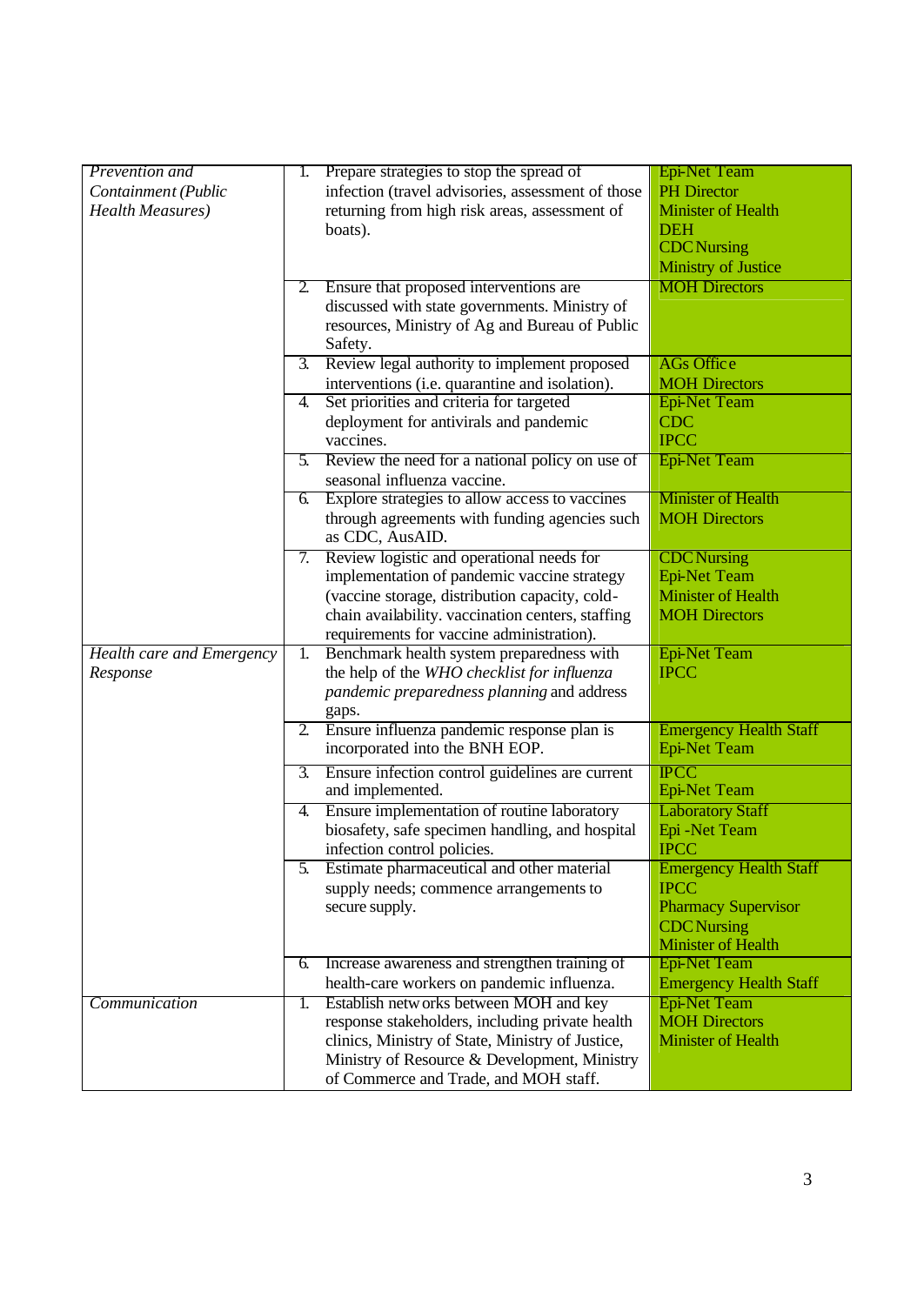|  | Familiarize news media with the national<br>response plan and preparedness activities. | Epi-Net Team<br><b>MOH</b> Directors<br>Minister of Health |
|--|----------------------------------------------------------------------------------------|------------------------------------------------------------|
|  | <b>Establish formal communications channels</b><br>with WHO, CDC and SPC.              | <b>Minister of Health</b>                                  |

# **INTER-PANDEMIC PERIOD**

|                                  | Phase 2: No human cases, circulating animal influenza virus subtype                                                                                                            |                                                                                       |
|----------------------------------|--------------------------------------------------------------------------------------------------------------------------------------------------------------------------------|---------------------------------------------------------------------------------------|
|                                  | <b>ACTION</b>                                                                                                                                                                  | <b>RESPONSIBLE</b>                                                                    |
| Planning and<br>Coordination     | Advocate the importance of pandemic planning to<br>1.<br>Ministers and Directors.                                                                                              | <b>Epi-Net Team</b>                                                                   |
|                                  | Advise OEK of potential need for resources and<br>2.<br>funding to implement prevention and containment<br>activities.                                                         | <b>Minister of Health</b>                                                             |
|                                  | If animal cases are occurring in Palau or in countries<br>with extensive travel/trade links with Palau:                                                                        | <b>Minister of Health</b><br><b>PH</b> Director                                       |
|                                  | For isolated animal cases issue standby for activation<br>3.<br>of PH EOP, if animal outbreak is occurring<br>immediately activate PH EOP.                                     | <b>Epi-Net Team</b><br><b>DEH</b><br><b>Ministry of Justice</b><br><b>EQPB</b>        |
|                                  | Activate mechanisms for joint management of<br>4.<br>situation with Ministry of Resource & Development<br>(Bureau of Agriculture) according to MOU (DEH,<br>MOH to implement). | PH Director/DEH<br>Ministry of Resources &<br>Development                             |
|                                  | Assess preparedness status and identify immediate<br>5.<br>actions needed to fill gaps.                                                                                        | <b>Epi-Net Team</b>                                                                   |
|                                  | Consider need to request WHO/CDC to provide on-<br>6.<br>site expert assistance.                                                                                               | <b>PH</b> Director                                                                    |
|                                  | Ensure ability to rapidly deploy stockpile resources<br>7.<br>(or internationally supplied resources) to dispensaries<br>and outlying areas.                                   | <b>PH</b> Director<br><b>PH EOP Logistics</b><br>Manager                              |
|                                  | Decide whether to deploy part of the stockpile<br>8.<br>components according to risk assessment.                                                                               | <b>PH</b> Director                                                                    |
|                                  | Establish a policy on compensation for loss of<br>9.<br>animals through culling, in order to improve<br>compliance with emergency measures.                                    | <b>Minister</b>                                                                       |
| <b>Situation Monitoring</b>      | If animal cases are occurring in Palau or in countries                                                                                                                         | <b>CDC</b> Nursing                                                                    |
| and Assessment<br>(Surveillance) | with extensive travel/trade links with Palau:<br>Implement active surveillance by following up all<br>cases of ILI reported via RDSS.                                          | Epidemiologists                                                                       |
|                                  | Actively implement animal surveillance and establish<br>1.<br>a hotline for reporting animal deaths                                                                            | (In conjunction with the<br>Ministry of Agriculture)<br><b>DEH</b><br>Epidemiologists |
|                                  | Regularly report surveillance results to SPC, WHO-<br>2.<br>WPRO.                                                                                                              | Epidemiologists                                                                       |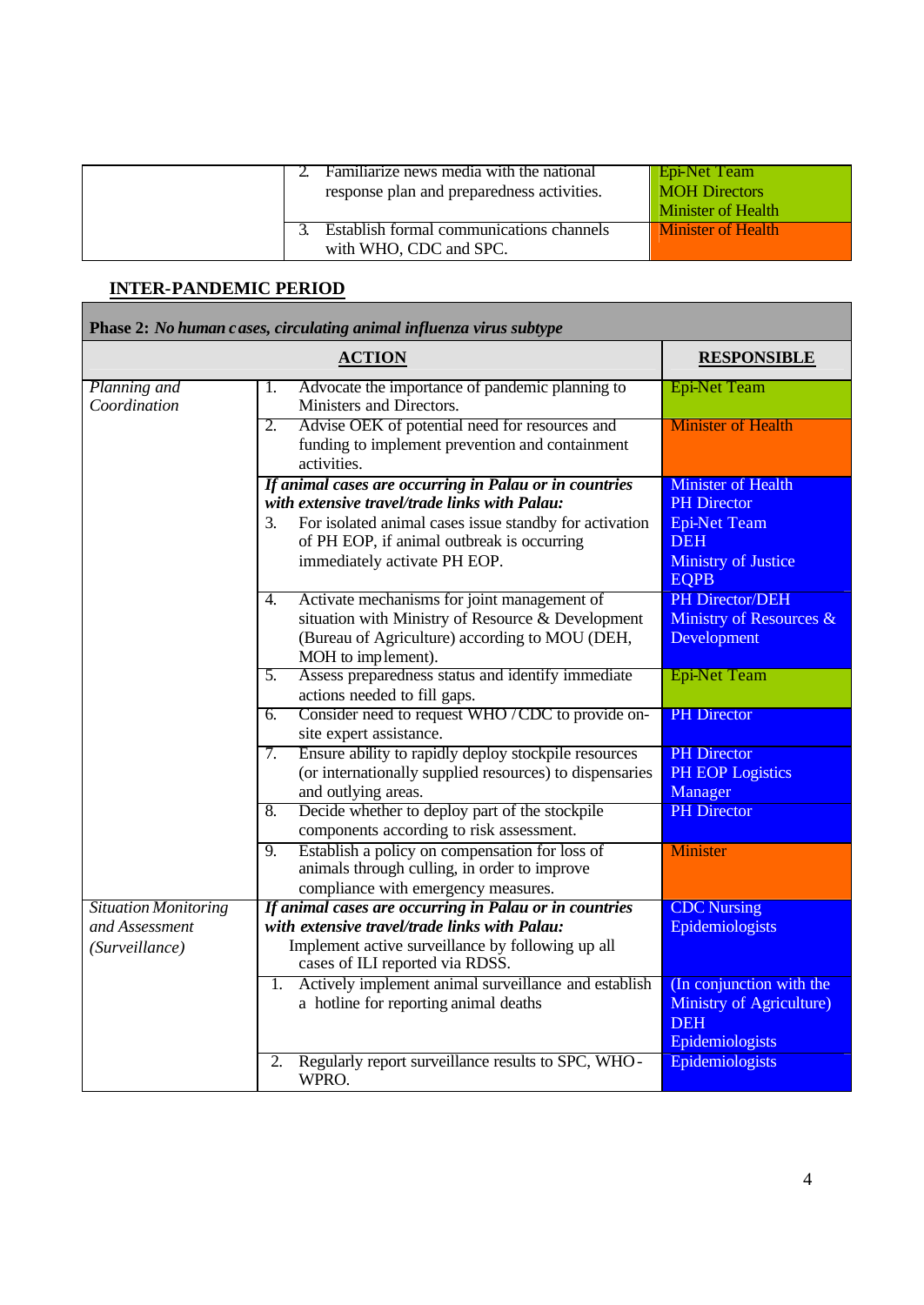|                            | 4.               | Urgently transport representative samples from         | <b>Laboratory Supervisor</b>  |
|----------------------------|------------------|--------------------------------------------------------|-------------------------------|
|                            |                  | infected animals to US-CDC and /or WHO reference       | Epidemiologists               |
|                            |                  | laboratory                                             |                               |
|                            | 5.               | Conduct field investigations in affected area(s) to    | Epidemiologists               |
|                            |                  | assess spread of the disease in animals and threat to  | <b>DEH</b>                    |
|                            |                  | human health.                                          | <b>CDC</b> Nursing            |
| <b>Prevention and</b>      | 1.               | Check to ensure legislation/policy on quarantine is in | <b>PH</b> Director            |
| <b>Containment (Public</b> |                  | place.                                                 |                               |
| <b>Health Measures)</b>    | 2.               | Determine (based on current situation) if importation  | <b>DEH</b>                    |
|                            |                  | of food products from affected areas should be         | <b>PH</b> Director            |
|                            |                  | restricted.                                            |                               |
|                            |                  |                                                        |                               |
|                            |                  | If animal cases are occurring in Palau:                | <b>DEH</b>                    |
|                            | 3.               | Implement a disposal plan for culled/dead livestock    | <b>EQPB</b>                   |
|                            |                  | including education on disposal procedures and         |                               |
|                            |                  | infection control measures.                            |                               |
|                            | 4.               | Recommend measures to reduce human contact with        | <b>PH</b> Director            |
|                            |                  | potentially infected animals                           | <b>DEH</b>                    |
|                            |                  |                                                        | PH EOP IC                     |
|                            | 5.               | Prepare for use of further interventions if human      |                               |
|                            |                  | infection is detected.                                 | <b>Epi-Net Team</b>           |
|                            |                  |                                                        | <b>CDC</b> Nursing            |
|                            | 6.               | Update information on available national supplies of   | <b>Pharmacy Supervisor</b>    |
|                            |                  | antivirals.                                            | PH EOP - Logistics            |
|                            |                  | 7. Update recommendations for prophylaxis and          | <b>Epi-Net Team</b>           |
|                            |                  | treatment with antivirals; consider implementation     | <b>Pharmacy Supervisor</b>    |
|                            |                  | after formal risk assessment.                          |                               |
|                            | 8.               | Ensure delivery/distribution systems are geared up     | <b>Community Health</b>       |
|                            |                  | for response to possible human cases (including        | Program                       |
|                            |                  | ensuring dispensary staff are familiar with protocols) | PH EOP - Logistics            |
|                            |                  |                                                        |                               |
|                            |                  |                                                        | <b>Epi-Net Team</b>           |
|                            |                  |                                                        | <b>CDC</b> Nursing            |
|                            | 9.               | Develop contingency plans for procuring seasonal       | <b>Pharmacy Supervisor</b>    |
|                            |                  | vaccine (or specific vaccine if available) and for     | <b>Epi-Net Team</b>           |
|                            |                  | distribution once available.                           | <b>CDC</b> Nursing            |
| <b>Health care and</b>     | 1.               | Review BNH EOP and preparedness for presentation       | <b>IPCC</b>                   |
| <b>Emergency Response</b>  |                  | of patients requiring isolation and clinical care.     | <b>Epi-Net Team</b>           |
|                            | 2.               | Train all MOH staff in the use of Emergency            | <b>Emergency Health Staff</b> |
|                            |                  | Operations Plans.                                      |                               |
|                            | $\overline{3}$ . | Ensure procedures in place to detect and respond to    | <b>IPCC</b>                   |
|                            |                  | nosocomial transmission of influenza.                  |                               |
|                            |                  |                                                        |                               |
|                            |                  | If animal cases are occurring in Palau or in countries |                               |
|                            |                  | with extensive travel/trade links with Palau           |                               |
|                            | 4.               | Alert local health-care providers to consider          |                               |
|                            |                  | influenza infection in ill patients with travel or     |                               |
|                            |                  | epidemiological link to an affected country, and to    | <b>Epi-Net Team</b>           |
|                            |                  | recognize the need for immediate reporting to          | <b>MOH Directors</b>          |
|                            |                  | hospital epidemiologist.                               | <b>BNH Chief of Staff</b>     |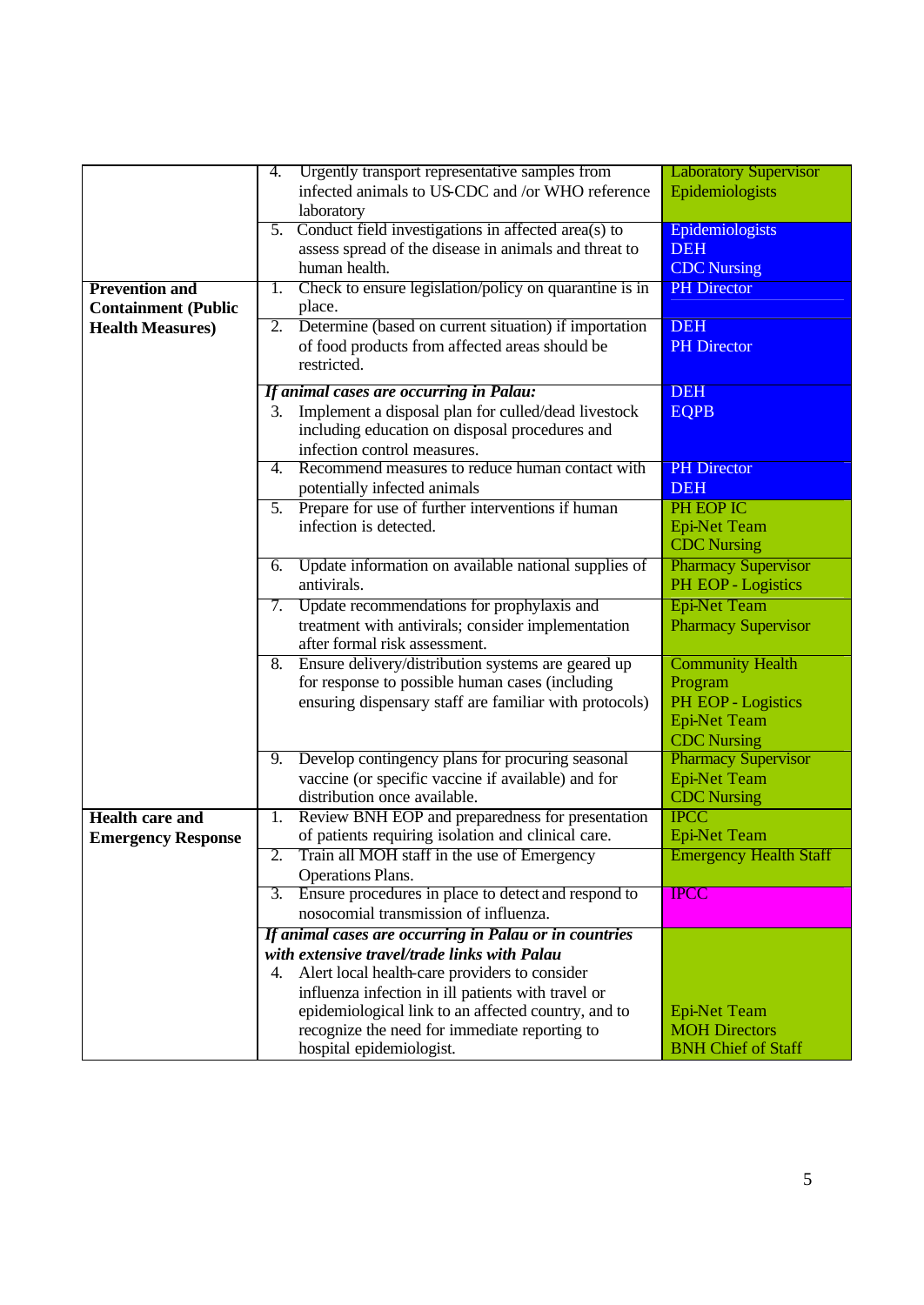|                       | Verify availability and distribution procedures for<br>$\mathcal{L}$ . | IPCC                           |
|-----------------------|------------------------------------------------------------------------|--------------------------------|
|                       | personal protective equipment and antivirals and for                   | <b>Hospital Director</b>       |
|                       | vaccine for the protection of persons at occupational                  |                                |
|                       | risk (such as nurses in isolation wards); consider                     |                                |
|                       | measures to implement.                                                 |                                |
|                       | Ensure rapid deployment of diagnostic tests when<br>6.                 | Epi-Net                        |
|                       | available.                                                             | <b>Laboratory Supervisor</b>   |
| <b>Communications</b> | Plan process to inform the media of the novel virus<br>1.              | <b>Emergency Health Staff</b>  |
|                       | alert when it is confirmed in Palau.                                   | <b>Epi-Net Team</b>            |
|                       | If animal cases are occurring in Palau or in countries                 |                                |
|                       | with extensive travel/trade links with Palau                           |                                |
|                       | Update OEK, at-risk groups and the public, with<br>2.                  | <b>Minister of Health</b>      |
|                       | current information on virus spread and risks to                       | <b>PIO</b>                     |
|                       | humans.                                                                |                                |
|                       | Establish dedicated communications channels to<br>$3_{-}$              | <b>PIO</b>                     |
|                       | answer questions from health-care providers and the                    |                                |
|                       | public.                                                                |                                |
|                       | Communicate information on risk and prevention<br>4.                   | <b>PIO</b>                     |
|                       | (risk of infection; safe food; animal handling) using                  | <b>DEH</b>                     |
|                       | fact sheets/ brochures.                                                | <b>Ministry of Agriculture</b> |
|                       | Address possible stigmatization of individuals/<br>5.                  | <b>PIO</b>                     |
|                       | populations in contact with the animal strain.                         | <b>PH Director</b>             |

# **PANDEMIC ALERT PERIOD**

|                             | Phase 3 - Human cases, but no human-to-human spread                           |                               |
|-----------------------------|-------------------------------------------------------------------------------|-------------------------------|
| <b>ACTION</b>               |                                                                               | <b>RESPONSIBLE</b>            |
| <b>Planning and</b>         | Assess and improve preparedness status.                                       | <b>Epi-Net Team</b>           |
| Coordination                | Educate MOH staff, Directors/President regarding<br>2.<br>the Influenza Plan. | <b>Epi-Net Team</b>           |
|                             | If cases are occurring in Palau                                               |                               |
|                             | Activate PH EOP and Hospital EOP.<br>3.                                       | <b>Directors</b>              |
|                             | Implement interventions to reduce disease burden<br>4.                        | <b>EOP ICs</b>                |
|                             | and contain or delay the spread of infection.                                 | <b>Directors</b>              |
|                             | Brief OEK, Ministries and State Governments<br>5.                             | <b>Minister of Health or</b>  |
|                             | regarding the status of the incident and the potential                        | designee                      |
|                             | need for additional resources, interventions and the                          |                               |
|                             | use of emergency powers. Formalize the formation of                           |                               |
|                             | a national committee.                                                         |                               |
| <b>Situation Monitoring</b> | Review case definition based on WHO guidance.                                 | <b>Epi-Net Team</b>           |
| and Assessment              | If cases are occurring in Palau                                               |                               |
| (Surve illance)             | Confirm and report cases promptly to PACNET, US-<br>2.                        | <b>EOP</b> Intelligence       |
|                             | CDC and WHO-WPRO.                                                             | Epidemiologists               |
|                             |                                                                               | <b>Public Health Director</b> |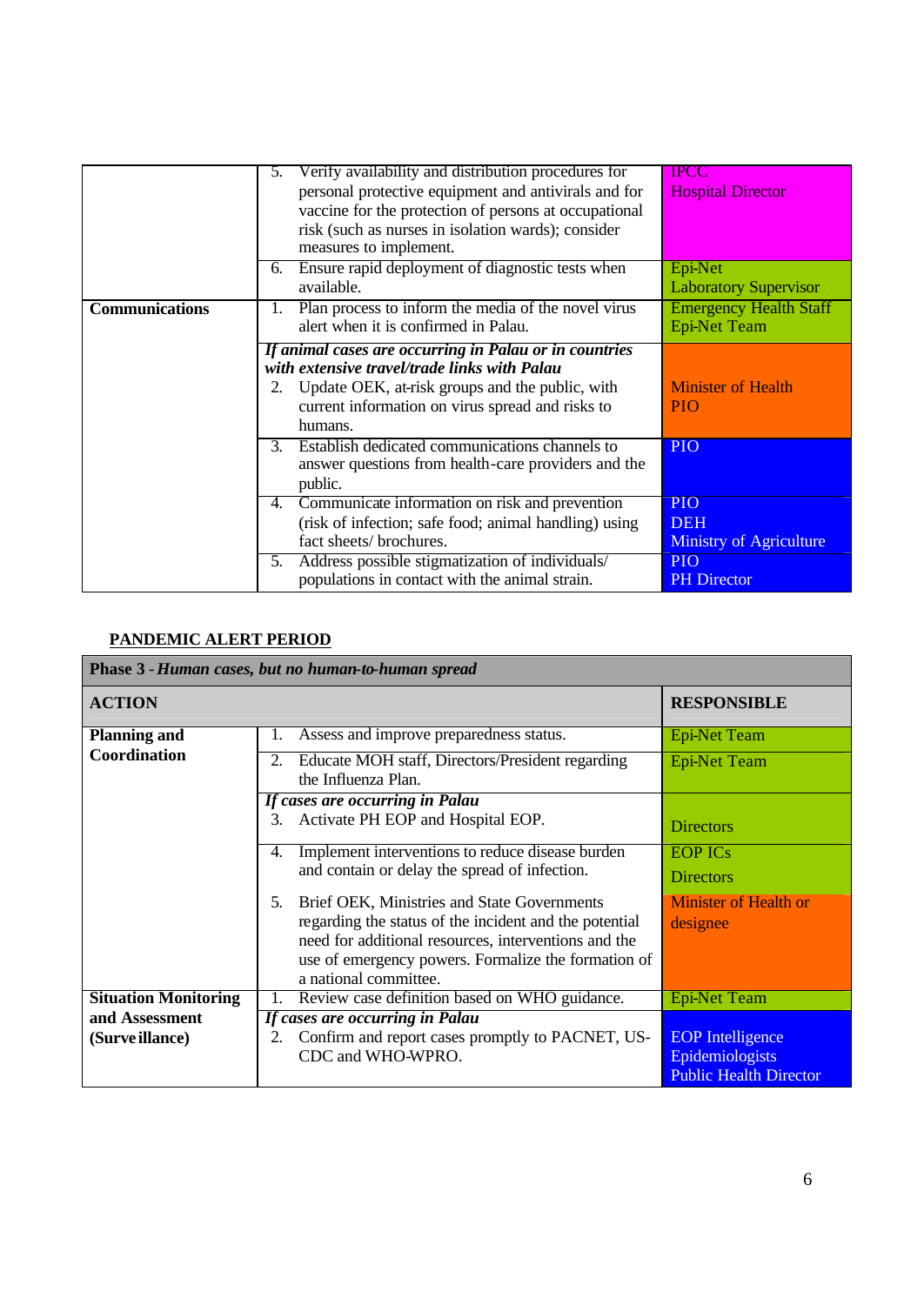|                            | 3.             | Exclude laboratory accident or intentional release as                   | Epidemiologists                  |
|----------------------------|----------------|-------------------------------------------------------------------------|----------------------------------|
|                            |                | the cause of the human cases.                                           | <b>Epi-Net Team</b>              |
|                            |                |                                                                         | <b>Public Health Director</b>    |
|                            |                |                                                                         |                                  |
|                            | 4.             | Investigate to determine the epidemiology of human                      | <b>Ministry of Justice</b>       |
|                            |                |                                                                         | <b>EOP</b> Intelligence          |
|                            |                | cases (source of exposure; incubation period;                           | <b>Epi-Net Team</b>              |
|                            |                | infection of contacts (clinical and sub-clinical);                      | <b>CDC</b> Nursing               |
|                            |                | period of communicability).                                             |                                  |
|                            |                | 5. Ensure rapid dispatch of clinical samples to                         | <b>Lab Supervisor</b>            |
|                            |                | PPHSN/WHO referral (Melbourne) laboratory.                              | <b>Epi-Net Team</b>              |
|                            |                |                                                                         | <b>Hospital Director</b>         |
|                            | 6.             | Enhance human and animal surveillance, including                        | Epidemiologists                  |
|                            |                | daily contact with dispensary locations.                                | <b>DEH</b>                       |
|                            |                |                                                                         | Ministry of Resources &          |
|                            |                |                                                                         | Development                      |
|                            |                |                                                                         | (Agriculture)                    |
|                            |                |                                                                         | <b>Ministry of Justice</b>       |
|                            |                |                                                                         | (Immigration)                    |
|                            |                |                                                                         | <b>Dispensary Staff</b>          |
|                            |                |                                                                         | <b>SW Island State</b>           |
|                            |                |                                                                         | <b>Governors</b>                 |
|                            | 7.             | Assess effectiveness of treatment protocols and                         | <b>IPCC</b>                      |
|                            |                | infection control measures and revise if necessary.                     | <b>EOP Operations Manager</b>    |
|                            |                |                                                                         | <b>Hospital Director</b>         |
| <b>Prevention and</b>      | 1.             | Reassess availability of antivirals and priority target                 | <b>Pharmacy Supervisor</b>       |
| <b>Containment (Public</b> |                | groups.                                                                 | <b>Epi-Net Team</b>              |
| <b>Health Measures)</b>    |                |                                                                         | <b>Hospital Administrator</b>    |
|                            | 2.             | Review vaccine use strategies and supplies.                             | <b>Epi-Net Team</b>              |
|                            |                |                                                                         |                                  |
|                            |                |                                                                         | <b>Pharmacy Supervisor</b>       |
|                            | 3.             | Resolve liability and other legal issues linked to use                  | <b>Minister of Health</b>        |
|                            |                | of the pandemic vaccine for mass or targeted                            | <b>AGs Office</b>                |
|                            |                | emergency vaccination campaigns.                                        | <b>Ministry of Justice Legal</b> |
|                            |                |                                                                         | Council                          |
|                            |                |                                                                         | <b>Epi-Net Team</b>              |
|                            | $\mathbf{4}$ . | Assess inventories of vaccines and other material                       | <b>Pharmacy Supervisor</b>       |
|                            |                | resources needed to carry out vaccinations. Acquire                     | <b>CDC</b> Nursing               |
|                            |                | vaccines. Acquire anti-virals.                                          | Epi-Net Team                     |
|                            |                |                                                                         | <b>Hospital Warehouse</b>        |
|                            |                |                                                                         | <b>Directors</b>                 |
|                            | 5.             | Ensure there is a legal framework in place in support                   | <b>Minister of Health</b>        |
|                            |                | of possible sanctions of public meetings or school                      | <b>PH Director</b>               |
|                            |                | closures or isolation.                                                  | <b>Ministry of Education</b>     |
|                            |                |                                                                         | <b>Ministry of Justice</b>       |
|                            |                |                                                                         | <b>Legal Council</b>             |
|                            | 6.             | Begin discussions with community leaders /                              | <b>Minister</b>                  |
|                            |                | stakeholders regarding contingency planning for                         | <b>Directors</b>                 |
|                            |                | mortuary and burial plans should human deaths occur<br>in higher phases |                                  |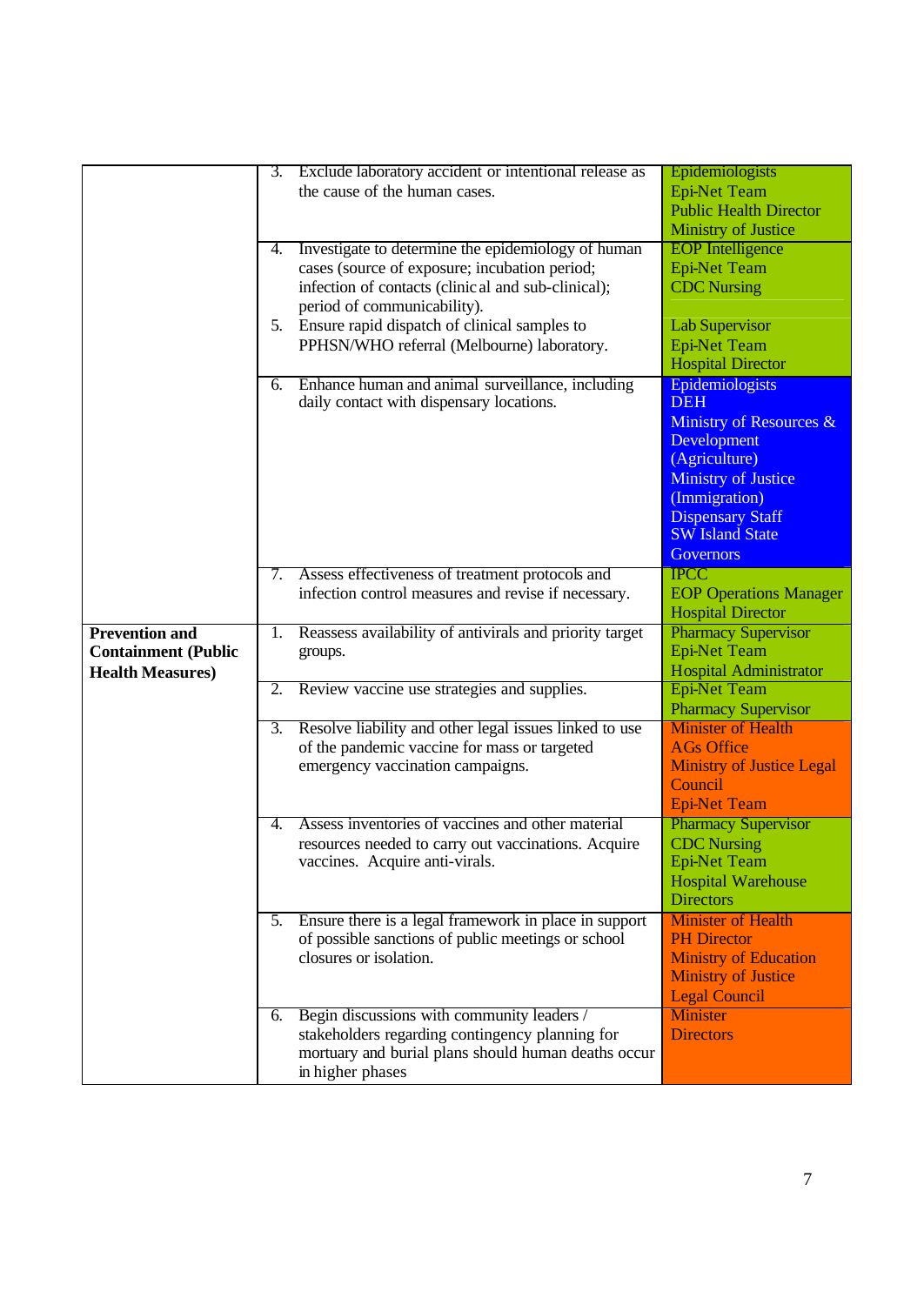|                           |    | If cases are occurring in Palau                                                      | <b>EOP IC</b>                                    |
|---------------------------|----|--------------------------------------------------------------------------------------|--------------------------------------------------|
|                           | 7. | Implement appropriate interventions as identified                                    | <b>EOP</b> Operations                            |
|                           |    | during contingency planning. (Refer to Attachment                                    | <b>Minister of Health</b>                        |
|                           |    | $#7)$ .                                                                              | <b>Directors</b>                                 |
|                           | 8. | If associated with animal outbreak(s):                                               | <b>EOP ICs</b>                                   |
|                           |    | (a) consider deploying supplies of antivirals for post-                              | <b>EOP</b> Operations                            |
|                           |    | exposure (and possibly pre-exposure) prophylaxis of                                  | <b>Directors</b>                                 |
|                           |    | individuals who are most likely to be exposed to the                                 | <b>DEH</b>                                       |
|                           |    | animal virus; (refer to Attachment #2 $&$ #5)                                        | <b>CDC</b> Nursing                               |
|                           |    | (b) Promote vaccination with seasonal influenza                                      | <b>Hospital Director</b>                         |
|                           |    | vaccine to limit risk of dual infection in those most                                | <b>Clinical Nurse Supervisor</b>                 |
|                           |    | likely to be exposed to the animal virus, and                                        |                                                  |
|                           |    | potentially decrease concurrent circulation of human                                 |                                                  |
|                           |    | strains in the outbreak.                                                             |                                                  |
|                           | 9. | Develop & activate livestock disposal plan                                           | <b>DEH</b>                                       |
|                           |    |                                                                                      | Ministry of Resources &                          |
|                           |    |                                                                                      | Development                                      |
|                           |    |                                                                                      | (Agriculture)                                    |
|                           |    |                                                                                      | <b>PH EOP Operations</b>                         |
|                           |    |                                                                                      | <b>PH EOP Logistics</b>                          |
|                           |    |                                                                                      | Ministry of                                      |
|                           |    |                                                                                      | <b>Administration (Finance)</b>                  |
| <b>Health care and</b>    | 1. | Review BNH EOP to ensure surge capacity can deal                                     | <b>Hospital Emergency</b><br><b>Health Staff</b> |
|                           |    |                                                                                      |                                                  |
| <b>Emergency Response</b> |    | with a sustained increase in infectious patients                                     |                                                  |
|                           |    |                                                                                      | <b>IPCC</b>                                      |
|                           | 2. | Prepare health care and emergency response systems                                   | <b>Hospital Emergency</b>                        |
|                           |    | to meet needs in pandemic outbreak by training all                                   | <b>Health Staff</b>                              |
|                           |    | MOH staff with the Emergency Operations Plans                                        |                                                  |
|                           | 3. | Provide all health-care providers with updated case                                  | <b>Epi-Net Team</b>                              |
|                           |    | definitions and case management protocols and                                        | <b>MOH Directors</b>                             |
|                           | 4. | operational plan for disease outbreaks                                               | <b>IPCC</b>                                      |
|                           | 5. | Assess infection control capacity<br>Review infection control manuals                | <b>IPCC</b>                                      |
|                           |    |                                                                                      | <b>MOH Directors</b>                             |
|                           | 6. | Ensure availability of protective equipment for                                      | <b>IPCC</b>                                      |
|                           |    | healthcare workers and laboratory technicians                                        | <b>Lab Supervisor</b>                            |
|                           |    |                                                                                      | <b>Hospital Director</b>                         |
|                           |    |                                                                                      | <b>Emergency Health Staff</b>                    |
|                           |    | 7. Provide advice to people traveling to or from                                     | <b>Director of Public Health</b>                 |
|                           |    | affected countries                                                                   | <b>DEH</b>                                       |
|                           |    | If cases are occurring in Palau                                                      |                                                  |
|                           | 8. | Activate PH & Hospital EOPs                                                          | <b>MOH Directors</b>                             |
|                           | 9. | Review contingency plans at all levels, with special                                 | <b>EOP ICs</b>                                   |
|                           |    | attention to surge capacity. (refer to Attachment #7)                                | <b>EOP</b> Intelligence                          |
|                           |    |                                                                                      | <b>Epi-Net Team</b>                              |
|                           |    | 10. Ensure health care-workers trained in response                                   | <b>Emergency Health Staff</b>                    |
|                           |    | procedures/identification of cases<br>11. Ensure implementation of infection-control | <b>MOH Directors</b><br><b>IPCC</b>              |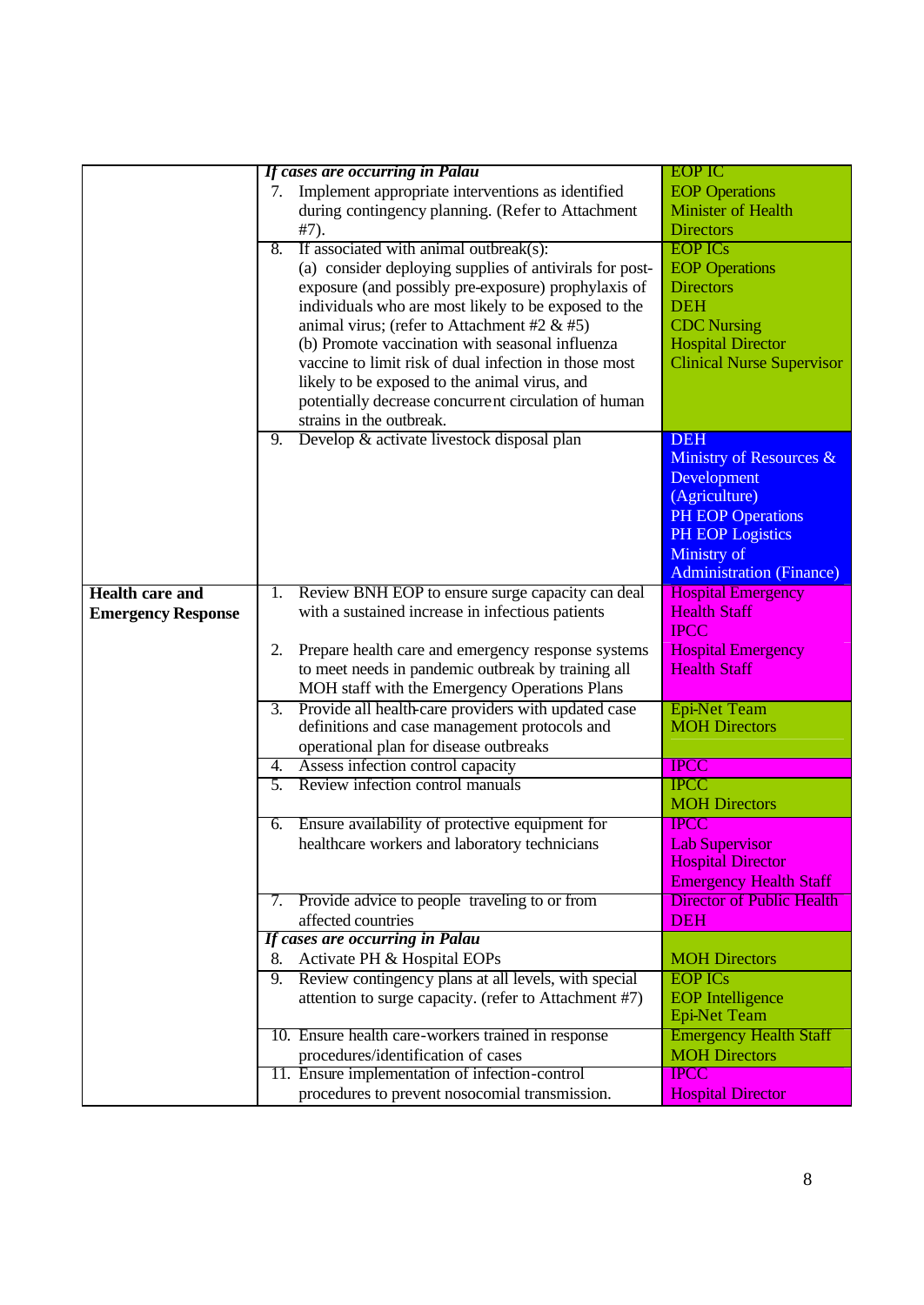| <b>Communications</b> | Identify target groups for delivery of key messages<br>and develop appropriate materials.<br>Ensure that communications systems are functioning<br>and that contact lists are up to date. | <b>Epi-Net Team</b><br><b>PH</b> Director<br><b>CAP</b><br><b>Emergency Health Staff</b>    |
|-----------------------|-------------------------------------------------------------------------------------------------------------------------------------------------------------------------------------------|---------------------------------------------------------------------------------------------|
|                       | If cases are occurring in Palau<br>Provide regular updates to WHO and PPHSN.                                                                                                              | <b>EOP</b> Intelligence<br>Epidemiologists<br><b>MOH Directors</b>                          |
|                       | Production of fact sheets/brochures                                                                                                                                                       | <b>PIO</b><br><b>CAP</b>                                                                    |
|                       | 5. Address the issue of stigmatization of individuals/<br>families/communities affected by human infection<br>with the animal strain.                                                     | <b>Minister of Health</b><br><b>MOH</b> Directors<br><b>PIO</b><br><b>Behavioral Health</b> |

## **PANDEMIC ALERT PERIOD**

|                                                                 | <b>Phase 4. - Small cluster(s) with limited human-to-human transmission</b>                                                                                                                                                                                                                                                                                                                                            |                                                                                                                                                                     |
|-----------------------------------------------------------------|------------------------------------------------------------------------------------------------------------------------------------------------------------------------------------------------------------------------------------------------------------------------------------------------------------------------------------------------------------------------------------------------------------------------|---------------------------------------------------------------------------------------------------------------------------------------------------------------------|
| <b>ACTION</b>                                                   |                                                                                                                                                                                                                                                                                                                                                                                                                        | <b>RESPONSIBLE</b>                                                                                                                                                  |
| <b>Planning and</b><br><b>Coordination</b>                      | Notify OEK and legislators for the potential need for<br>1.<br>more resources, and need for business continuity<br>planning in all essential service areas. Develop a<br>pandemic flu committee at the national level.<br>Develop a staffing continuity / contingency plan for<br>2.<br>MOH operations in the face of surge capacity or staff<br>absenteeism.<br>3. Assess preparedness status using the WHO checklist | <b>Minister of Health</b><br><b>ROP President's Office</b><br><b>NEMO</b><br><b>NEC</b><br><b>Minister of Health</b><br><b>MOH Directors</b><br><b>Epi-Net Team</b> |
|                                                                 | for influenza pandemic preparedness planning;<br>implement actions required to close priority gaps.<br>If cases are occurring in Palau<br>4. Request NEC activation. Activate Hospital and PH<br>EOPs. (Mechanism for simultaneous activation of<br>both plans to be formalized)                                                                                                                                       | <b>Minister of Health</b>                                                                                                                                           |
|                                                                 | Obtain political commitment for ongoing and<br>5.<br>potential interventions/countermeasures.<br>Ensure information-sharing and coordination of<br>6.<br>emergency responses through PPHSN, US-CDC and                                                                                                                                                                                                                 | <b>Minister of Health</b><br><b>EOP</b> Intelligence<br><b>Epi-Net Team</b>                                                                                         |
|                                                                 | WHO-WPRO.<br>Identify needs for international assistance.<br>7.                                                                                                                                                                                                                                                                                                                                                        | <b>Emergency Health Staff</b><br><b>NEC</b><br><b>Minister of Health</b><br><b>MOH Directors</b><br><b>NEC</b>                                                      |
| <b>Situation Monitoring</b><br>and Assessment<br>(Surveillance) | Implement surveillance and identify suspect cases.<br>Identify reference laboratory to support diagnostic<br>2.<br>confirmation.                                                                                                                                                                                                                                                                                       | Epidemiologists<br><b>Lab Supervisor</b><br>Epi-Net Team                                                                                                            |
|                                                                 | Enhance surveillance to include active case finding.<br>3.                                                                                                                                                                                                                                                                                                                                                             | Epidemiologists<br>Health care providers                                                                                                                            |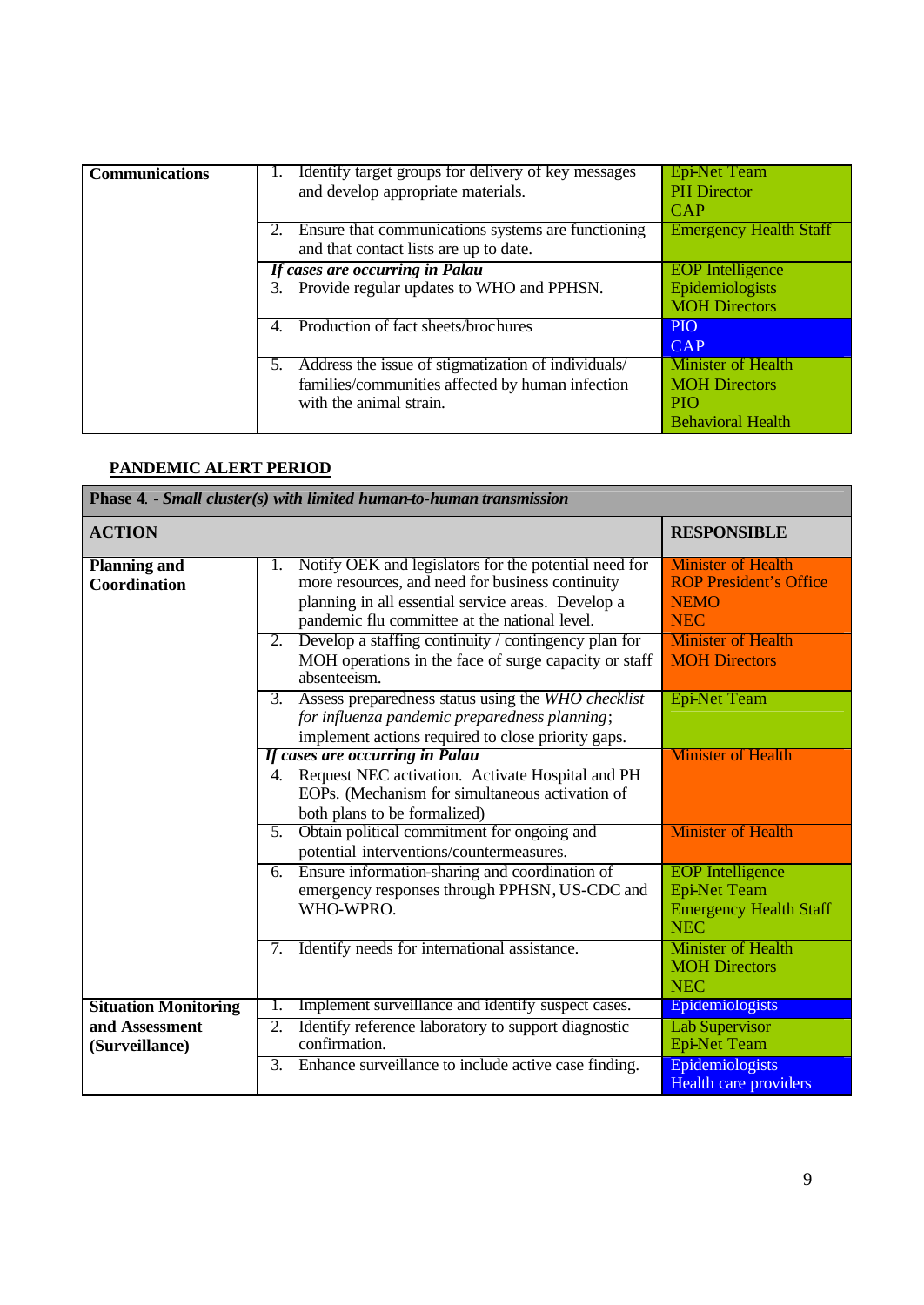|                            | 4.          | Provide information at the point of entries to           | <b>PH</b> Director              |
|----------------------------|-------------|----------------------------------------------------------|---------------------------------|
|                            |             | incoming people about Pandemic Flu.                      | <b>DEH</b>                      |
|                            |             |                                                          | <b>All pertinent Ministries</b> |
|                            |             |                                                          | Immigration                     |
|                            |             | If cases are occurring in Palau                          |                                 |
|                            |             | 5. Describe and (re)assess the epidemiological,          | <b>EOP</b> Intelligence         |
|                            |             | virological and clinical features of infection; identify | <b>Epi-Net Team</b>             |
|                            |             | possible source(s).                                      |                                 |
|                            | 6.          | Report case information (de-identified) to WHO-          | <b>EOP</b> Intelligence         |
|                            |             | WPRO, US-CDC, and PACNET.                                | <b>PH</b> Director              |
|                            |             |                                                          | Epidemiologists                 |
|                            | 7.          | Assess sustainability of human-to-human                  | <b>EOP</b> Intelligence         |
|                            |             | transmission.                                            | Epidemiologists                 |
|                            |             |                                                          | <b>Outside agency experts</b>   |
|                            | 8.          | Forecast likely impact of the spread of infection.       | <b>EOP</b> Intelligence         |
|                            |             |                                                          | Epidemiologists                 |
|                            |             |                                                          | Outside agency experts          |
|                            | 9.          | Attempt to assess the impact of containment              | <b>EOP</b> Intelligence         |
|                            |             | measures to allow for adjustment of                      | Epidemiologists                 |
|                            |             | recommendations.                                         | <b>Outside agency experts</b>   |
|                            |             | 10. Enhance surge capacity for surveillance.             | <b>EOP</b> Intelligence         |
|                            |             |                                                          | Epidemiologists                 |
|                            |             |                                                          | <b>PH</b> Director              |
| <b>Prevention and</b>      | 1.          | Discourage or disallow travel to and from countries      | <b>ROP President's Office</b>   |
| <b>Containment (Public</b> |             | with human infections with pandemic potential virus.     | <b>PH Director</b>              |
| <b>Health Measures)</b>    |             |                                                          | <b>Minister of Health</b>       |
|                            | 2.          | Purchase anti-virals according to contingency plans.     | <b>Pharmacy Supervisor</b>      |
|                            |             |                                                          | <b>Emergency Health Staff</b>   |
|                            |             | If cases are occurring in Palau                          |                                 |
|                            | 3.          | Implement appropriate interventions identified during    | <b>EOP IC</b>                   |
|                            |             | contingency planning, and consider any new               | <b>EOP</b> Operations           |
|                            |             | guidance provided by WHO                                 | <b>Epi-Net Team</b>             |
|                            | $4_{\cdot}$ | Evaluate the effectiveness of these measures in          | PH EOP Intelligence             |
|                            |             | collaboration with WHO.                                  | <b>Epi-Net Team</b>             |
|                            |             |                                                          | <b>WHO</b>                      |
|                            | 5.          | Use antiviral for early treatment of cases, and          | <b>MOH</b> Directors            |
|                            |             | consider antiviral prophylaxis for close contacts of     | Other relevant providers        |
|                            |             | cases based on risk assessment and severity of illness   |                                 |
|                            |             | in humans.                                               |                                 |
|                            | 6.          | Develop contingency plan for quarantine of staff         | <b>MOH Directors</b>            |
|                            |             | involved in direct care of cases.                        | <b>IPCC</b>                     |
|                            |             |                                                          | <b>Epi-net Team</b>             |
|                            |             |                                                          | <b>Nursing Administrator</b>    |
|                            | 7.          | Assess likely effectiveness and feasibility of           | <b>EOP</b> Intelligence         |
|                            |             | prophylaxis for the purpose of attempting to contain     | Epidemiologists                 |
|                            |             | outbreaks.                                               | Outside agency experts          |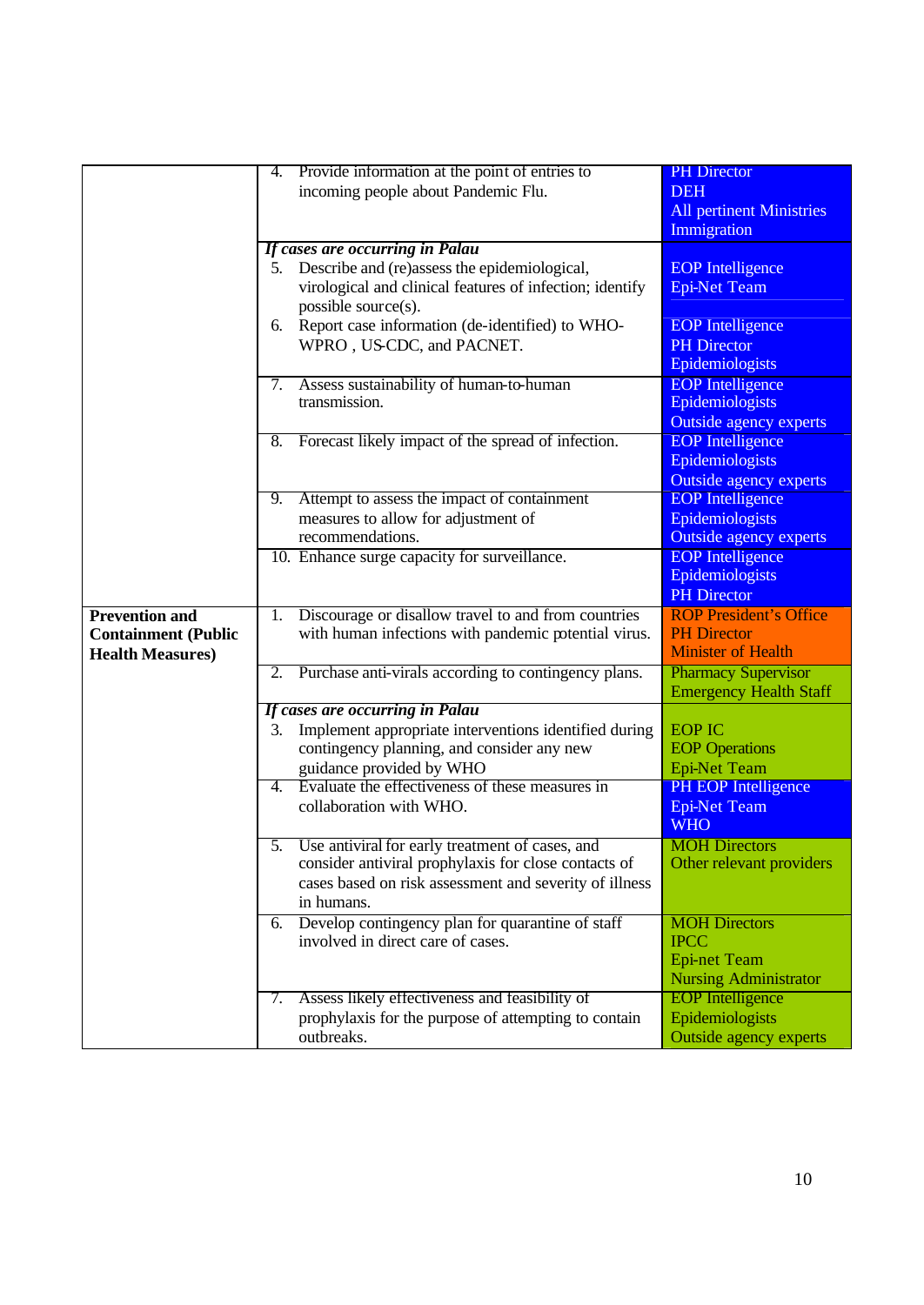|                           | Distribute pandemic vaccine if available.<br>8.          | <b>EOP</b> Logistics<br><b>EOP</b> Operations       |
|---------------------------|----------------------------------------------------------|-----------------------------------------------------|
|                           |                                                          |                                                     |
|                           |                                                          | <b>Pharmacy Supervisor</b>                          |
|                           |                                                          | <b>Immunization program</b><br><b>MOH Directors</b> |
|                           | Discourage or ban public gatherings/school closure<br>9. | <b>Minister of Health</b>                           |
|                           | if indicated.                                            | PIO                                                 |
|                           |                                                          | <b>MOH Directors</b>                                |
|                           |                                                          | <b>NEC</b>                                          |
| <b>Health care and</b>    | Assess capacity to meet pandemic needs<br>1.             | <b>MOH Directors</b>                                |
| <b>Emergency Response</b> |                                                          | <b>Emergency Health Staff</b>                       |
|                           | If cases are occurring in Palau                          |                                                     |
|                           | Update and reinforce messages to health-care<br>2.       | <b>EOP Liaison Officer</b>                          |
|                           | providers to consider influenza infection in ill         | <b>Minister of Health</b>                           |
|                           | patients, and report findings to hospital                | <b>MOH Directors</b>                                |
|                           | epidemiologist.                                          | <b>BNH Chief of Staff</b>                           |
|                           | 3. Update case definition and case management            | <b>EOP</b> Intelligence                             |
|                           | protocols as required.                                   | Epi-Net                                             |
|                           |                                                          | Epidemiologists                                     |
|                           | <b>Activate BNH and PH EOPs</b><br>4.                    | <b>Minister</b>                                     |
|                           |                                                          |                                                     |
|                           | Re-emphasize infection-control measures and issue<br>5.  | <b>IPCC</b>                                         |
|                           | stockpiles of personal protective equipment.             | <b>MOH Directors</b>                                |
|                           | Set up mechanism for monitoring side-effects of<br>6.    | <b>Immunization Program</b>                         |
|                           | vaccines (if available).                                 | CDC (Palau)                                         |
|                           |                                                          | <b>Epi-Net Team</b>                                 |
|                           |                                                          | <b>Pharmacy Supervisor</b>                          |
|                           | Mortuary services informed and ready<br>7.               | <b>EOP IC</b>                                       |
|                           |                                                          | <b>EOP</b> Logistics                                |
|                           |                                                          | <b>Epi-Net Team</b>                                 |
|                           | Consider contingencies for burial and funeral<br>8.      |                                                     |
|                           | customs if necessary.                                    |                                                     |
| <b>Communications</b>     | Prepare to update the media, local governments.<br>1.    | <b>PIO</b>                                          |
|                           |                                                          | <b>Epi-Net Team</b>                                 |
|                           |                                                          | <b>NEC</b>                                          |
|                           |                                                          | <b>CAP</b>                                          |
|                           | Enhance clinician awareness of the potential for a       | EpiNet                                              |
|                           | pandemic and the importance of diagnosis and select      | <b>BNH Chief of Staff</b>                           |
|                           | viral identification for persons with ILI.               | Minister of Health                                  |
|                           |                                                          | <b>MOH Directors</b>                                |
|                           | Update OEK, Ministers and State governments on the<br>3. | <b>Minister of Health</b>                           |
|                           | domestic and international situation.                    |                                                     |
|                           | Re-emphasize infection-control measures in the<br>4.     | <b>Community Health</b>                             |
|                           | community dispensaries and clinics and BNH.              | Program                                             |
|                           |                                                          | <b>IPCC</b>                                         |
|                           |                                                          | <b>Epi-Net Team</b>                                 |
|                           |                                                          | <b>CDC</b> Nursing                                  |
|                           |                                                          | <b>MOH Directors</b>                                |
|                           |                                                          |                                                     |
|                           |                                                          |                                                     |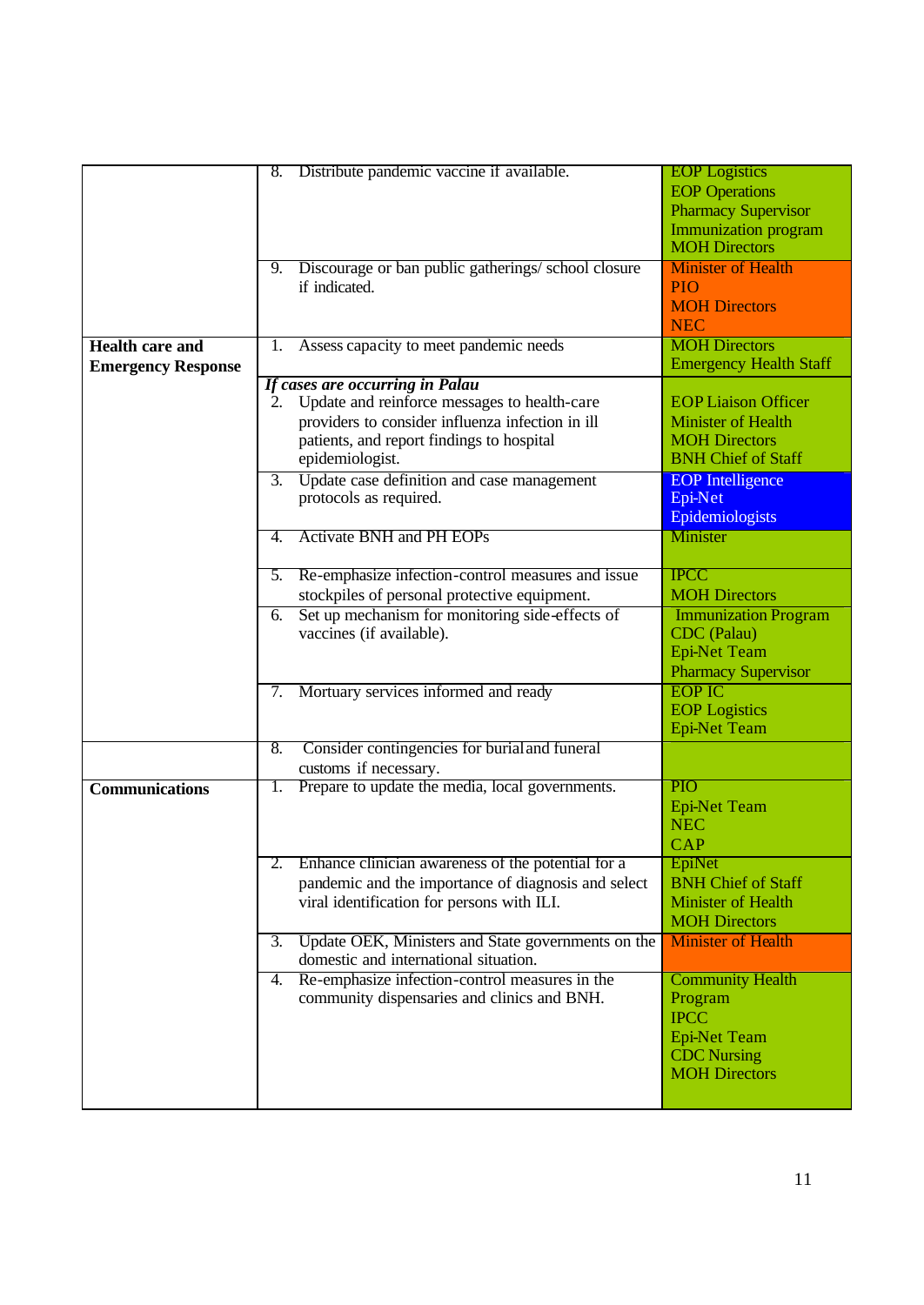| If cases are occurring in Palau                       | PIO                           |
|-------------------------------------------------------|-------------------------------|
| Establishment of hotline services.                    | <b>Emergency Health Staff</b> |
| 6. Identify personnel to provide counseling services  | <b>EOP IC</b>                 |
| throughout the community.                             | <b>BHD</b>                    |
| 7. Reinforce and intensify key messages on prevention | <b>PIO</b>                    |
| of human-to-human spread/provide instruction in       | <b>MOH Directors</b>          |
| self-protection to the public.                        | <b>CAP</b>                    |
| Explain rationale and update public on all aspects of | EOP IC                        |
| outbreak response and likely next steps.              | <b>PIO</b>                    |
|                                                       |                               |

## **PANDEMIC ALERT PERIOD**

| Phase 5. - Larger cluster(s) but human-to-human spread still localized (global situation) |                                                                                                                                                                                             |                                                                                                                  |
|-------------------------------------------------------------------------------------------|---------------------------------------------------------------------------------------------------------------------------------------------------------------------------------------------|------------------------------------------------------------------------------------------------------------------|
| <b>ACTION</b>                                                                             |                                                                                                                                                                                             | <b>RESPONSIBLE</b>                                                                                               |
| <b>Planning and</b><br>Coordination                                                       | Update government officials of pandemic status and<br>1.<br>the potential need for more resources.                                                                                          | <b>Minister of Health</b>                                                                                        |
|                                                                                           | $\overline{2}$ .<br>Initiate daily briefings (via email) with Epi-Net Team<br>members, Minister and Directors (Public Health and<br>Hospital). Green                                        | <b>Epi-Net Team Lead</b>                                                                                         |
|                                                                                           | Alert for BNH and PH EOP in "stand-by" mode,<br>3.<br>Roles identified as appropriate.                                                                                                      | <b>PH</b> Director<br><b>Epi-Net Team</b>                                                                        |
|                                                                                           | Assess legal barriers to surveillance, containment and<br>4.<br>treatment strategies.                                                                                                       | <b>AGs Office</b><br><b>Minister of Health</b><br><b>PH</b> Director                                             |
|                                                                                           | Review and approve plans for vaccinations and<br>5.<br>antiviral treatment.                                                                                                                 | <b>Epi-Net Team</b>                                                                                              |
|                                                                                           | If cases are occurring in Palau<br>Request NEC activation. Hospital and PH EOPs<br>6.<br>Activated.                                                                                         | <b>Minister of Health</b>                                                                                        |
|                                                                                           | 7. Vaccinate in order of prioritized groups according to<br>contingency plans                                                                                                               | <b>EOP</b> Logistics<br><b>Pharmacy Supervisor</b><br><b>Minister of Health</b>                                  |
|                                                                                           | Request international assistance/expertise as required.<br>8.                                                                                                                               | <b>Minister of Health</b><br><b>ROP President</b><br><b>EOP IC</b>                                               |
|                                                                                           | Finalize preparations for imminent pandemic,<br>9.<br>including addressing any remaining gaps.                                                                                              | <b>EOP</b> team<br><b>Epi-Net Team</b><br><b>Minister of Health</b>                                              |
| <b>Situation Monitoring</b><br>and Assessment                                             | Enhance surveillance measures to include follow-up<br>1.<br>of all ILI cases reported.                                                                                                      | <b>EOP</b> Intelligence<br>Epidemiologists                                                                       |
| (Surveillance)                                                                            | If cases are occurring in Palau<br>Report increased spread to US-CDC, PPHSN and<br>2.<br>WHO.                                                                                               | <b>EOP</b> Intelligence<br><b>PH</b> Director<br>Epidemiologists                                                 |
|                                                                                           | Implement real-time monitoring of essential<br>$\overline{3}$ .<br>resources (medical supplies, pharmaceuticals,<br>infrastructure, vaccines, hospital capacity, human<br>resources, etc.). | <b>EOP</b> Intelligence<br><b>Epi-Net Team</b><br><b>Emergency Health Staff</b><br><b>Hospital Administrator</b> |
|                                                                                           | 4. Conduct enhanced surveillance for respiratory<br>disease through community surveys.                                                                                                      | <b>Epi-Net Team</b><br>PH Nursing                                                                                |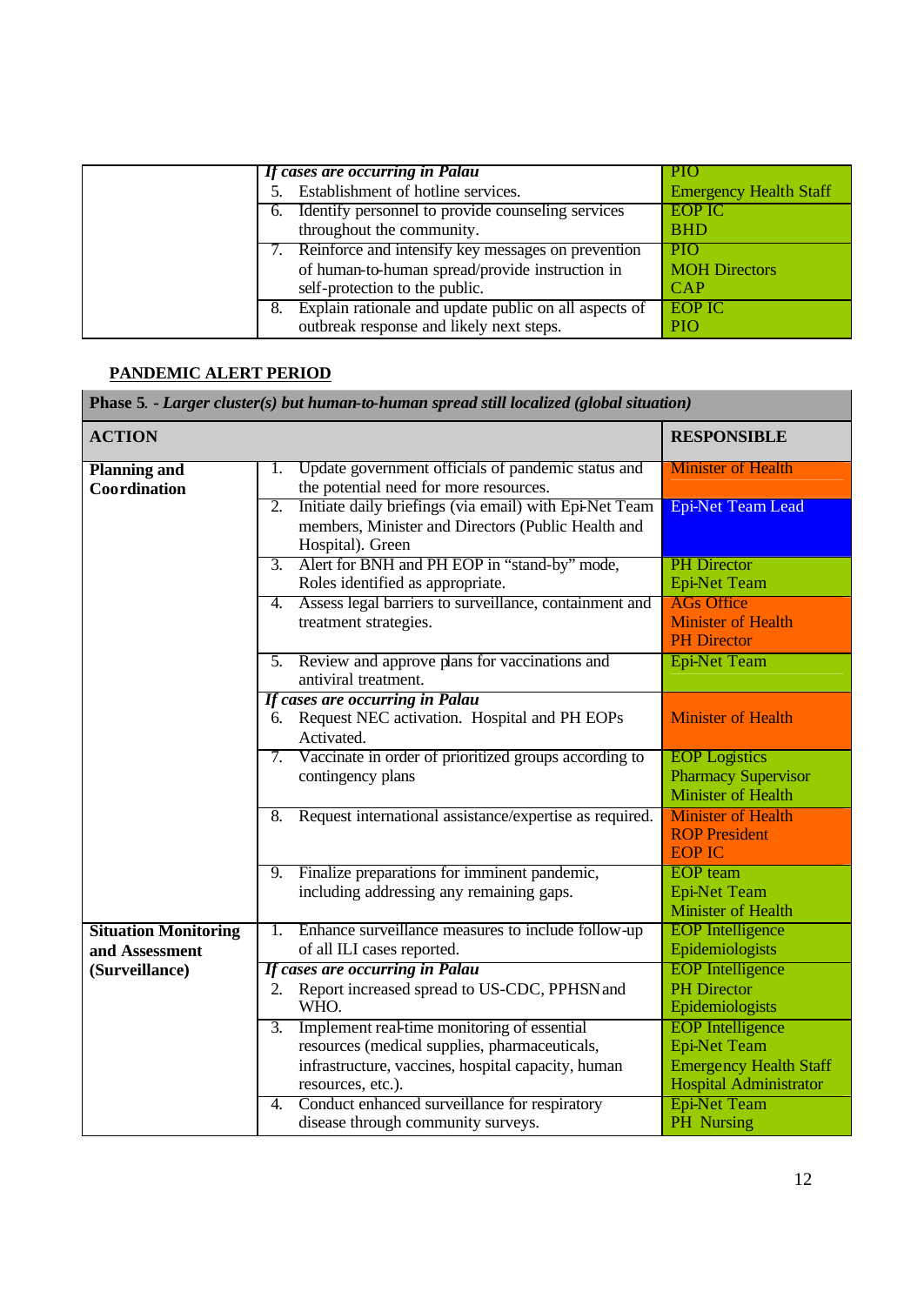|                            | Adjust estimations of the likely impact of infection<br>5.     | <b>EOP</b> Intelligence                      |
|----------------------------|----------------------------------------------------------------|----------------------------------------------|
|                            | spread and control measures.                                   | Epidemiologists                              |
|                            |                                                                | <b>Epi-Net Team</b>                          |
|                            |                                                                |                                              |
|                            | Assess impact of containment measures to date in<br>6.         | <b>EOP</b> Intelligence                      |
|                            | order to allow for readjustment if necessary.                  | <b>Epi-Net Team</b>                          |
| <b>Prevention and</b>      | Implement travel advisories, travel restrictions where<br>1.   | <b>PH</b> Director                           |
| <b>Containment (Public</b> | applicable                                                     | <b>Ministry of Health</b>                    |
| <b>Health Measures)</b>    |                                                                | <b>NEC</b>                                   |
|                            | Implement intensive control measures including<br>2.           |                                              |
|                            | isolation, quarantine, antiviral therapy and                   | <b>PH</b> Director                           |
|                            | prophylaxis, vaccination and control of potential              | <b>Minister of Health</b>                    |
|                            | reservoirs in domestic animals.                                |                                              |
|                            |                                                                | <b>Ministry of Agriculture</b><br><b>DEH</b> |
|                            | 3. Ensure availability of testing kits (if developed)          | <b>Lab Supervisor</b>                        |
|                            | Revise and review vaccination and antiviral strategies<br>4.   | Epidemiologists                              |
|                            | based on lessons learned from use in countries with            | <b>Epi-Net Team</b>                          |
|                            | cases (if applicable).                                         | <b>CDC</b> Nursing                           |
|                            |                                                                | <b>Pharmacy Supervisor</b>                   |
|                            | Plan for vaccine distribution and accelerate<br>5.             | <b>Immunization Program</b>                  |
|                            | preparations for mass vaccination campaigns (e.g.              | <b>Epi-Net Team</b>                          |
|                            | education, legal/liability issues) for when pandemic           |                                              |
|                            |                                                                |                                              |
|                            | vaccine becomes available.                                     |                                              |
|                            | Review stockpile/access to antivirals and procure<br>6.        | <b>Pharmacy Supervisor</b>                   |
|                            | supplies as necessary.                                         | <b>Emergency Health Staff</b>                |
|                            | If pandemic vaccine has already been developed                 | <b>PH</b> Director                           |
|                            | Activate emergency procedures for use of pandemic<br>7.        | <b>Epi-Net Team</b>                          |
|                            | vaccines.                                                      |                                              |
|                            | Implement vaccination program (initially targeting<br>8.       | <b>Immunization program</b>                  |
|                            | priority groups) with pandemic vaccine.                        | <b>PH</b> Director                           |
|                            |                                                                |                                              |
|                            | If cases are occurring in Palau                                |                                              |
|                            | 9. Implement interventions identified during                   | <b>EOP</b> Operations                        |
|                            | contingency planning, implement as an                          | <b>CDC</b> Nursing                           |
|                            | emergency measure; assess impact.                              | Epidemiologists                              |
|                            | 10. Consider/reconsider use of antivirals for early            | <b>Epi-Net Team</b>                          |
|                            |                                                                | <b>Minister of Health</b>                    |
|                            | treatment of cases (prioritization may need to be<br>changed). |                                              |
|                            |                                                                |                                              |
|                            | 11. Assess/reassess efficacy and feasibility of                | <b>EOP</b> Intelligence                      |
|                            | prophylaxis for the purpose of attempting to                   | <b>Epi-Net Team</b>                          |
|                            | contain outbreaks.                                             | Epidemiologists                              |
| <b>Health care and</b>     | Review contingency plans relevant especially as<br>1.          | <b>Epi-Net Team</b>                          |
| <b>Emergency Response</b>  | applicable to healthcare delivery and community                | <b>Emergency Health Staff</b>                |
|                            | support.                                                       | <b>Hospital Director</b>                     |
|                            | Disperse infection control guideline to healthcare<br>2.       | <b>IPCC</b>                                  |
|                            | personnel and ministry of health, ensure                       | <b>Emergency Health Staff</b>                |
|                            | implementation.                                                |                                              |
|                            | Provide public and private health-care providers with          |                                              |
|                            | 3.                                                             | <b>Epi-Net Team</b>                          |
|                            | updated case definition, protocols and algorithms for          | Minister of Health                           |
|                            | case-finding, management, infection control and                | <b>MOH Directors</b>                         |
|                            | surveillance.                                                  | <b>BNH Chief of Staff</b>                    |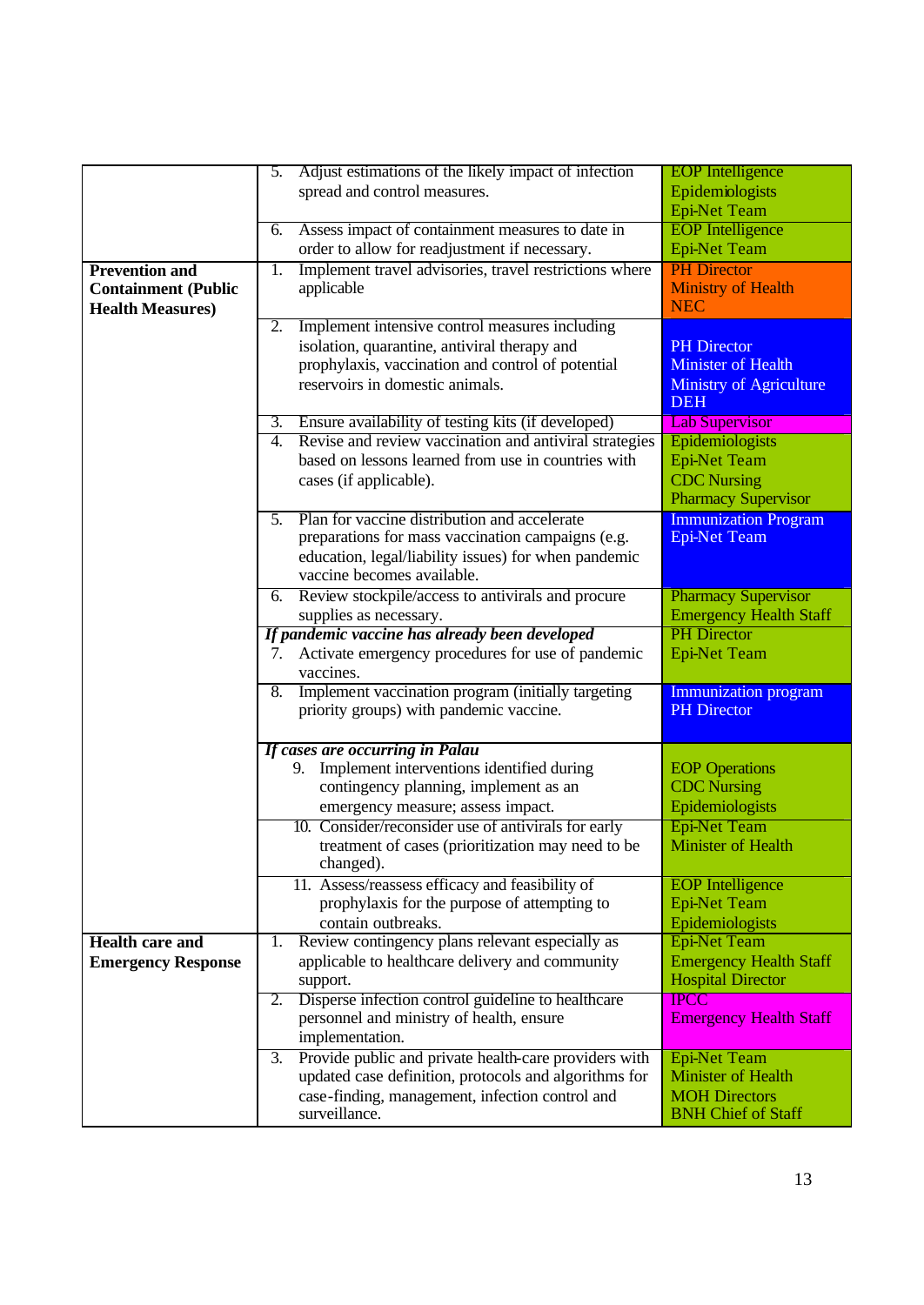|                       | 4. | Assess capability/capacity for infection control for ill<br>patients, and implement infection control consistent | <b>IPCC</b>                                            |
|-----------------------|----|------------------------------------------------------------------------------------------------------------------|--------------------------------------------------------|
|                       |    | with WHO guidelines.                                                                                             |                                                        |
|                       |    | 5. Train health-care workers to detect/identify cases and                                                        | <b>Emergency Health Staff</b>                          |
|                       |    | clusters.                                                                                                        | <b>IPCC</b>                                            |
|                       |    | If cases are occurring in Palau                                                                                  |                                                        |
|                       |    | 6. Full mobilization of health services and full                                                                 | <b>Minister of Health</b>                              |
|                       |    | implementation of Hospital and PH EOPs in affected                                                               | <b>Emergency Health Staff</b>                          |
|                       |    | areas, including coordination with other emergency                                                               | <b>MOH Directors</b>                                   |
|                       |    | sectors.                                                                                                         | <b>Epi-Net Team</b>                                    |
|                       |    | 7. Commence triage arrangements and other emergency                                                              | <b>BNH EOP IC</b>                                      |
|                       |    | procedures for efficient use of health-care facilities.                                                          |                                                        |
|                       |    | 8. Fully implement emergency plans for deployment of                                                             | <b>Ministry of Health</b>                              |
|                       |    | health-care workers.                                                                                             | <b>EOP IC</b>                                          |
|                       |    | 9. Ensure attention to the health and other needs of                                                             | <b>Health Services</b><br>Administrator                |
|                       |    | persons in quarantine.                                                                                           |                                                        |
|                       |    | 10. Arrange for additional human and material resources,                                                         | Minister of Health                                     |
|                       |    | and alternative means of health-care delivery, based                                                             | <b>Epi-Net Team</b>                                    |
|                       |    | on forecasted needs and contingency plans.                                                                       | <b>EOP IC</b>                                          |
|                       |    | 11. Implement corpse-management procedures.                                                                      | <b>IC Command</b>                                      |
|                       |    |                                                                                                                  | <b>IPCC</b>                                            |
|                       |    | 12. Prepare health-care workers for potential change in                                                          | <b>EOP</b> Operations                                  |
|                       |    | policy regarding antivirals for occupational exposures                                                           | <b>Minister of Health</b>                              |
|                       |    | (switch from prophylaxis to early treatment).                                                                    | <b>MOH Directors</b>                                   |
|                       |    |                                                                                                                  | <b>BNH Hospital Staff</b><br><b>Minister of Health</b> |
| <b>Communications</b> | 1. | Update all healthcare providers and MOH staff,<br>private clinics and OEK of current situation.                  | <b>MOH Directors</b>                                   |
|                       |    | 2. Explain importance of complying with recommended                                                              | <b>Minister of Health</b>                              |
|                       |    | measures despite their possible limitations, and about                                                           | <b>Incident Commander</b>                              |
|                       |    | interventions that may be modified or implemented                                                                | <b>PIO</b>                                             |
|                       |    | during a pandemic.                                                                                               |                                                        |
|                       | 3. | Redefine key messages; set reasonable public                                                                     | <b>Minister of Health</b>                              |
|                       |    | expectations; emphasize need to comply with public                                                               | <b>Incident Commander</b>                              |
|                       |    | health measures despite their possible limitations.                                                              | <b>PIO</b>                                             |
|                       |    |                                                                                                                  |                                                        |

## **PANDEMIC PERIOD**

| Phase 6. - Pandemic |                                                                                  |                                                                        |
|---------------------|----------------------------------------------------------------------------------|------------------------------------------------------------------------|
| <b>ACTION</b>       |                                                                                  | <b>RESPONSIBLE</b>                                                     |
| <b>Planning and</b> | Declaration of a Pandemic.                                                       | <b>WHO</b>                                                             |
| Coordination        | 2. Activate national disaster response plan, Hospital and<br>PH EOP <sub>s</sub> | NEMO <sup>®</sup><br><b>Minister of Health</b><br><b>MOH Directors</b> |
|                     | Communicate and coordinate with WHO, PPHSN<br>and US-CDC.                        | <b>Minister</b>                                                        |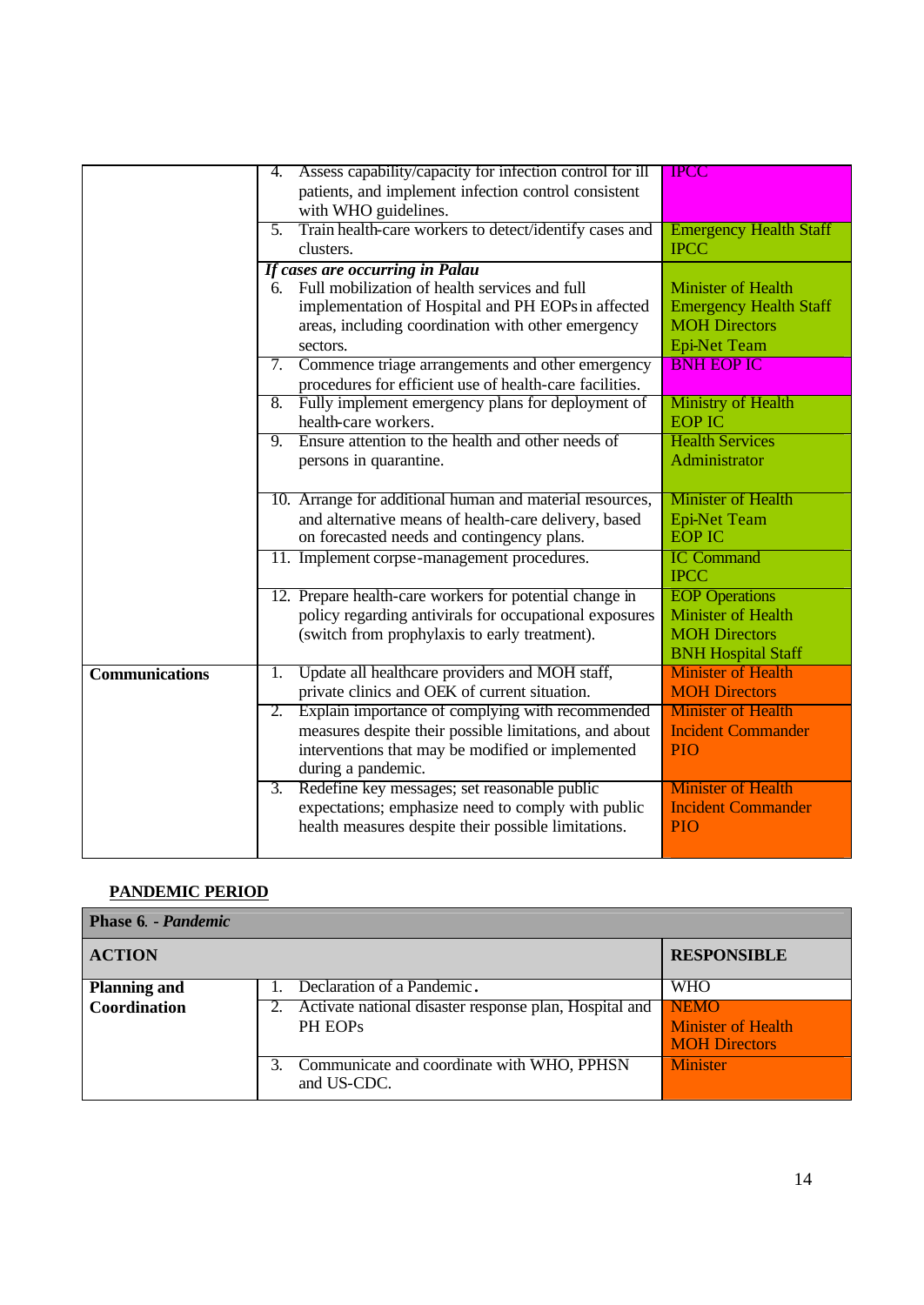|                             | 4.               | Obtain funding to support a pandemic response.            | <b>Minister of Health</b><br><b>OEK</b> |
|-----------------------------|------------------|-----------------------------------------------------------|-----------------------------------------|
|                             |                  | If cases are occurring in Palau                           | <b>EOP IC</b>                           |
|                             | 5.               | Assess requirements for international expert              | Minister of Health                      |
|                             |                  | assistance and relay request to WHO, PPHSN as             | <b>MOH Directors</b>                    |
|                             |                  |                                                           |                                         |
|                             |                  | appropriate.                                              |                                         |
|                             | 6.               | Implement all relevant elements of national pandemic      | <b>EOP IC</b>                           |
|                             |                  | plan, including coordination of response and              | Ministry of Health                      |
|                             |                  | implementation of specific interventions.                 | <b>EOPs</b>                             |
|                             | 7.               | Assess and publicize the current and cumulative           | <b>EOP PIO</b>                          |
|                             |                  | national impact.                                          | Epidemiologists                         |
|                             | 8.               | Consider applying emergency powers.                       | <b>NEMO</b>                             |
|                             |                  |                                                           | <b>Minister of Health</b>               |
|                             |                  |                                                           | PH EOP IC                               |
|                             |                  | If subsided (end of pandemic or between waves)            |                                         |
|                             | 9.               | Debriefing and review of response to update the plan      | <b>EOP IC</b>                           |
|                             |                  | based on lessons learned.                                 | <b>Emergency Health</b>                 |
|                             |                  |                                                           | Program                                 |
|                             |                  | 10. Determine need for additional resources and powers    | <b>EOP IC</b>                           |
|                             |                  | during subsequent pandemic waves.                         | <b>Minister of Health</b>               |
|                             |                  |                                                           | <b>MOH Directors</b>                    |
|                             |                  |                                                           | <b>Epi-Net Team</b>                     |
|                             |                  | 11. Declare end of emergency command-and-control          | <b>Minister</b> of Health               |
|                             |                  | operations, states of emergency, etc.                     | <b>OEK</b>                              |
|                             |                  | 12. Support rebuilding of essential services, including   | <b>Minister of Health</b>               |
|                             |                  | rotating rest and recuperation for staff.                 | <b>MOH Directors</b>                    |
|                             |                  |                                                           | <b>MOH Program Managers</b>             |
|                             |                  |                                                           | <b>OEK</b>                              |
|                             |                  | 13. Address psychological impacts.                        | <b>BHD Staff</b>                        |
|                             |                  | 14. Acknowledge contributions of all stakeholders         | <b>Minister of Health</b>               |
|                             |                  | (including the public) and essential staff towards        |                                         |
|                             |                  | fighting the disease.                                     |                                         |
| <b>Situation Monitoring</b> | $\overline{1}$ . | Reviewed ILI definition used in ILI surveillance.         | <b>Epi-Net Team</b>                     |
| and Assessment              | 2.               | Continue enhanced surveillance measures.                  | Epidemiologists                         |
| (Surveillance)              |                  |                                                           | <b>Epi-Net Team</b>                     |
|                             |                  | 3. Monitor global situation (vaccine/antiviral            | Epidemiologists                         |
|                             |                  | availability, recommendations for best practices,         | <b>Epi-Net Team</b>                     |
|                             |                  | $etc.$ ).                                                 |                                         |
|                             |                  | If cases are occurring in Palau                           |                                         |
|                             |                  | 4. Use enhanced surveillance and case investigation to    | <b>EOP</b> Intelligence                 |
|                             |                  | identify initial cases/contacts and track initial         | Epidemiologists                         |
|                             |                  | geographical spread.                                      | <b>Epi-Net Team</b>                     |
|                             | 5.               | Continue to investigate cases, assess epidemiological     | <b>EOP</b> Intelligence                 |
|                             |                  | factors (efficiency of transmission from person to        | Epidemiologists                         |
|                             |                  | person, containment of disease).                          | <b>Epi-Net Team</b>                     |
|                             | 6.               | As disease activity intensifies and becomes more          | Epidemiologists                         |
|                             |                  | widespread, adjust surveillance as necessary and          | <b>Epi-Net Team</b>                     |
|                             |                  | adjust case definition to reflect increasing certainty of | <b>EOP</b> Intelligence                 |
|                             |                  | clinical diagnoses.                                       |                                         |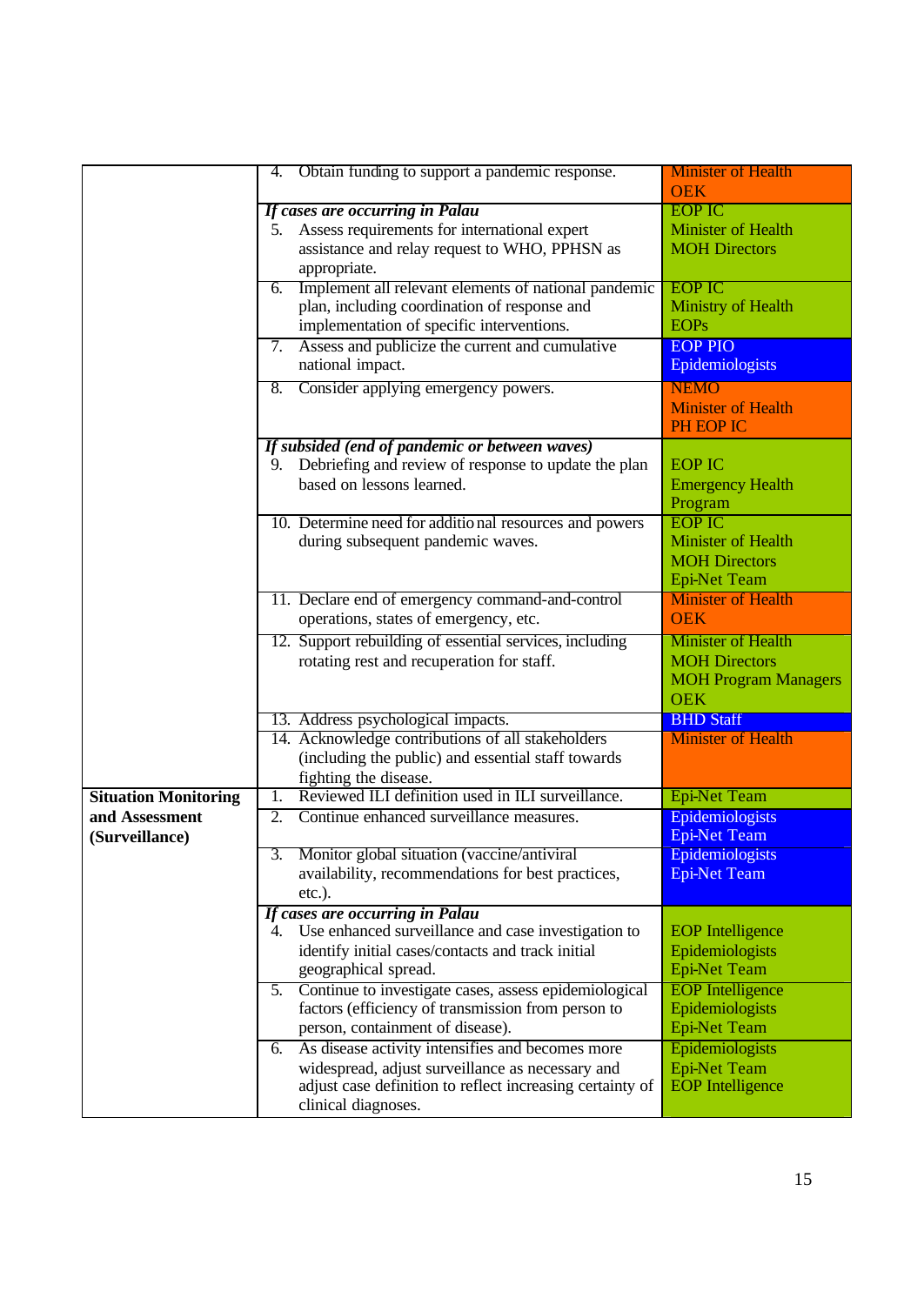|                            | 7. | Monitor and assess national impact (morbidity,             | <b>EOP</b> Intelligence           |
|----------------------------|----|------------------------------------------------------------|-----------------------------------|
|                            |    | mortality, workplace absenteeism, regions affected,        | Epidemiologists                   |
|                            |    | risk groups affected, health-care worker availability,     | <b>Epi-Net Team</b>               |
|                            |    | essential worker availability, health-care supplies,       |                                   |
|                            |    | bed occupancy/availability, admission pressures, use       |                                   |
|                            |    | of alternative health facilities, mortuary capacity,       |                                   |
|                            |    | $etc.$ ).                                                  |                                   |
|                            | 8. | Assess need for emergency measures, e.g. emergency         | <b>Minister of Health</b>         |
|                            |    | burial procedures, use of legal powers to maintain         | <b>MOH Directors</b>              |
|                            |    | essential services.                                        | <b>EOP IC</b>                     |
|                            |    |                                                            | <b>Epi-Net Team</b>               |
|                            |    | Assess uptake and impact of: treatments and                | Epidemiologists                   |
|                            | 9. |                                                            |                                   |
|                            |    | countermeasures, including vaccine/antiviral efficacy      | <b>Epi-Net Team</b>               |
|                            |    | and safety and non-pharmaceutical interventions, etc.      |                                   |
|                            |    | 10. Send clinical samples for testing as requested by      | <b>Lab Supervisor</b>             |
|                            |    | WHO.                                                       | Epidemiologists                   |
|                            |    |                                                            | <b>Epi-Net Team</b>               |
|                            |    | If subsided (end of pandemic or between waves)             | <b>EOP</b> Logistics              |
|                            |    | 11. Evaluate resource needs for subsequent waves if they   |                                   |
|                            |    | occur.                                                     |                                   |
|                            |    | 12. Identify the most effective surveillance and control   | <b>EOP</b> Intelligence           |
|                            |    | measures for subsequent pandemic waves.                    | Epidemiologists                   |
|                            |    |                                                            | <b>Epi-Net Team</b>               |
|                            |    | 13. Report current status through appropriate              | <b>EOP</b> Intelligence           |
|                            |    | international mechanisms.                                  | <b>Minister of Health</b>         |
|                            |    |                                                            | <b>MOH Directors</b>              |
|                            |    |                                                            | Epidemiologists                   |
|                            |    | 14. Review lessons learned.                                | <b>EOP</b> team                   |
|                            |    |                                                            | <b>Emergency Health Staff</b>     |
|                            |    |                                                            | <b>Epi-Net Team</b>               |
|                            |    |                                                            | <b>Minister of Health</b>         |
|                            |    |                                                            |                                   |
|                            |    | 15. Reinstate enhanced surveillance for early detection of | <b>EOP</b> Intelligence (if still |
|                            |    | subsequent wave.                                           | operational)                      |
|                            |    |                                                            | Epidemiologists                   |
|                            |    |                                                            | <b>Epi-Net Team</b>               |
|                            |    | 16. Share experience gained with international             | <b>EOP</b> Intelligence (if still |
|                            |    | community (lessons learned).                               | operational)                      |
|                            |    |                                                            | <b>Epi-Net Team</b>               |
|                            |    |                                                            | <b>Minister of Health</b>         |
|                            |    |                                                            | <b>MOH Directors</b>              |
| <b>Prevention and</b>      | 1. | Implement pandemic vaccine procurement plans;              | <b>EOP</b> logistics              |
| <b>Containment (Public</b> |    | update vaccine recommendations; re-evaluate dosage         | <b>EOP</b> operations             |
| <b>Health Measures)</b>    |    | and schedule; plan logistics of delivery.                  | <b>Minister of Health</b>         |
|                            | 2. | As soon as available, implement pandemic vaccine           | <b>EOP</b> logistics              |
|                            |    | programme as availability/resources permit; evaluate       | <b>EOP</b> operations             |
|                            |    | safety and efficacy; monitor supply.                       | <b>Minister of Health</b>         |
|                            | 3. | Review/update recommendations for use of antivirals        | <b>EOP</b> logistics              |
|                            |    | based on: emerging data from affected countries;           | <b>EOP</b> operations             |
|                            |    | clinical studies; evidence of resistance; changes to       | <b>Minister of Health</b>         |
|                            |    | WHO recommendations; availability and resources.           |                                   |
|                            |    |                                                            |                                   |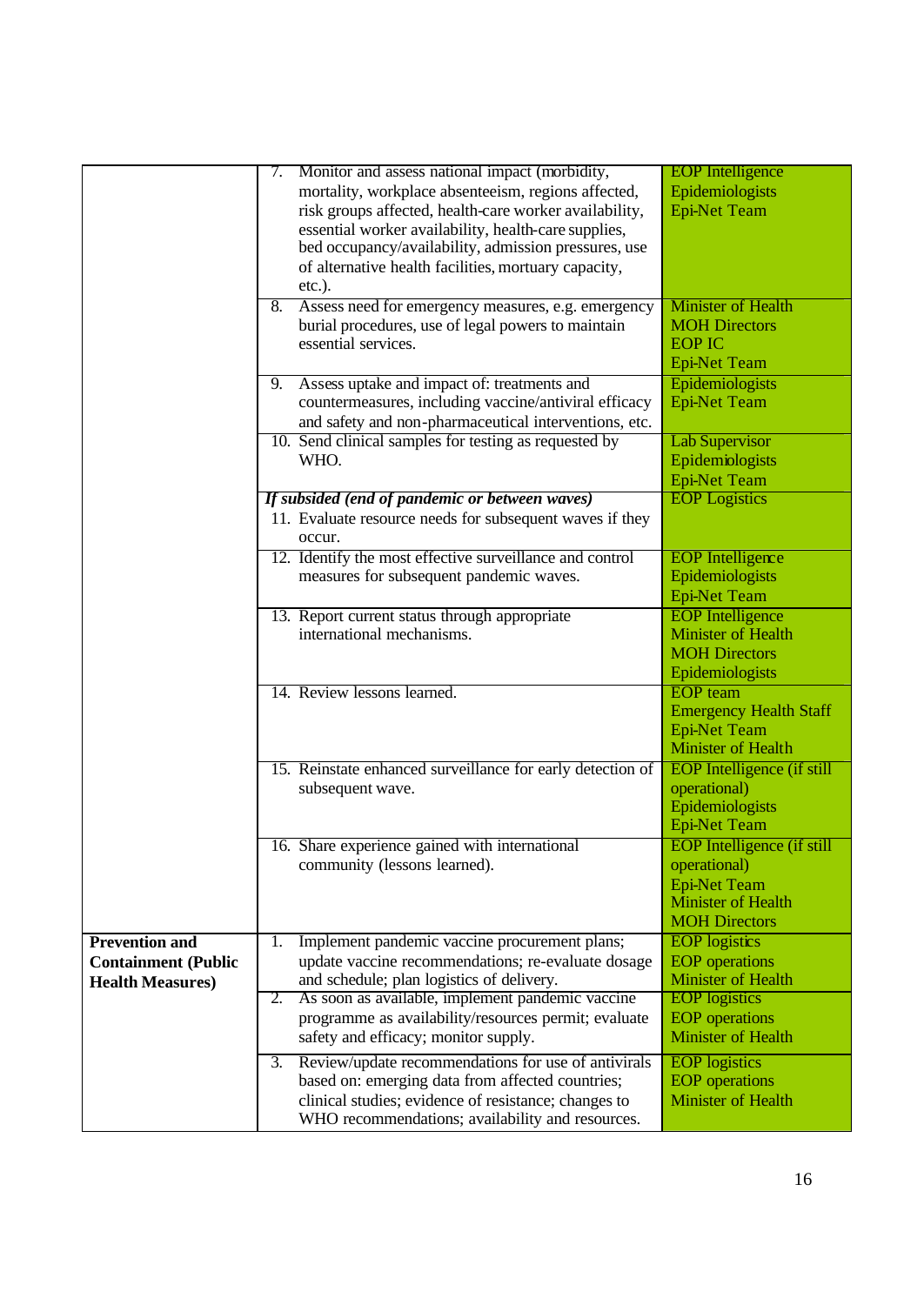|                           | Implement distribution plan; monitor supply; be<br>4.                   | <b>EOP</b> logistics              |
|---------------------------|-------------------------------------------------------------------------|-----------------------------------|
|                           | prepared to contribute to evaluation of safety and                      | <b>EOP</b> operations             |
|                           | effectiveness.                                                          | <b>Minister of Health</b>         |
|                           | 5. Reassess containment strategies - isolation,                         | <b>EOP</b> logistics              |
|                           | quarantine, travel restriction.                                         | <b>EOP</b> operations             |
|                           |                                                                         | <b>Minister of Health</b>         |
|                           | If cases are occurring in Palau                                         |                                   |
|                           | Implement appropriate public health interventions<br>6.                 | <b>EOP</b> logistics              |
|                           | identified during contingency planning, and consider                    | <b>EOP</b> operations             |
|                           | new guidance provided by WHO.                                           | <b>Minister of Health</b>         |
|                           | When possible, evaluate the effectiveness of such<br>7.                 | PH EOP Intelligence               |
|                           | measures.                                                               | Epidemiologists                   |
|                           | If subsided (end of pandemic or between waves)                          | <b>EOP</b> Intelligence (if still |
|                           | 8. Review effectiveness of prevention and containment                   | operational)                      |
|                           |                                                                         |                                   |
|                           | measures.                                                               | <b>Epi-Net Team</b>               |
|                           | Evaluate antiviral efficacy, safety and resistance data;<br>9.          | <b>EOP</b> Intelligence (if still |
|                           |                                                                         |                                   |
|                           | review/update guidelines as necessary; assess supply                    | operational)                      |
|                           | for subsequent wave(s).                                                 | <b>Epi-Net Team</b>               |
|                           |                                                                         | <b>Pharmacy Supervisor</b>        |
|                           |                                                                         | <b>CDC</b> Nursing                |
|                           |                                                                         | <b>EOP</b> Logistics              |
|                           | 10. Assess vaccine coverage to date, and carry out                      | <b>EOP</b> Intelligence (if still |
|                           | immunization of identified population groups if                         | operational)                      |
|                           | possible with pandemic vaccine according to risk                        | <b>Immunization program</b>       |
|                           | assessment.                                                             | <b>Epi-Net Team</b>               |
| <b>Health care and</b>    | If Palau is not yet affected                                            |                                   |
| <b>Emergency Response</b> | 1. PH EOP and BNH EOP activated                                         | <b>Epi-Net Team</b>               |
|                           |                                                                         | <b>Minister of Health</b>         |
|                           |                                                                         | <b>MOH Directors</b>              |
|                           | Keep case definition and management protocols, and<br>2.                | <b>Epi-Net Team</b>               |
|                           | infection control guidelines updated in line with latest                |                                   |
|                           | WHO guidance.                                                           |                                   |
|                           | Maintain health-care worker vigilance for the onset<br>$\overline{3}$ . | <b>MOH Directors</b>              |
|                           | of cases and clusters.                                                  | <b>Minister of Health</b>         |
|                           | Maintain capability/capacity for infection control for<br>4.            | <b>IPCC</b>                       |
|                           | ill patients, and implement infection control                           | Minister of Health                |
|                           | consistent with latest WHO guidelines; maintain staff                   | <b>MOH Directors</b>              |
|                           |                                                                         | <b>BNH Chief of Staff</b>         |
|                           | competency in use of personal protective equipment                      |                                   |
|                           | (conduct drills).                                                       | <b>Epi-Net Team</b>               |
|                           |                                                                         | <b>Emergency Health</b>           |
|                           | If cases are occurring in Palau                                         |                                   |
|                           | Implement in full contingency plans for health<br>5.                    | <b>Staffing per EOP</b>           |
|                           | systems according to the BNH and PH EOP.                                |                                   |
|                           | Implement vaccination campaign according to<br>6.                       | $EOP - IC$                        |
|                           | priority status, in line with plans and availability.                   | <b>Pharmacy Supervisor</b>        |
|                           |                                                                         | <b>CDC</b> Nursing                |
|                           |                                                                         | <b>Epi-Net Team</b>               |
|                           |                                                                         |                                   |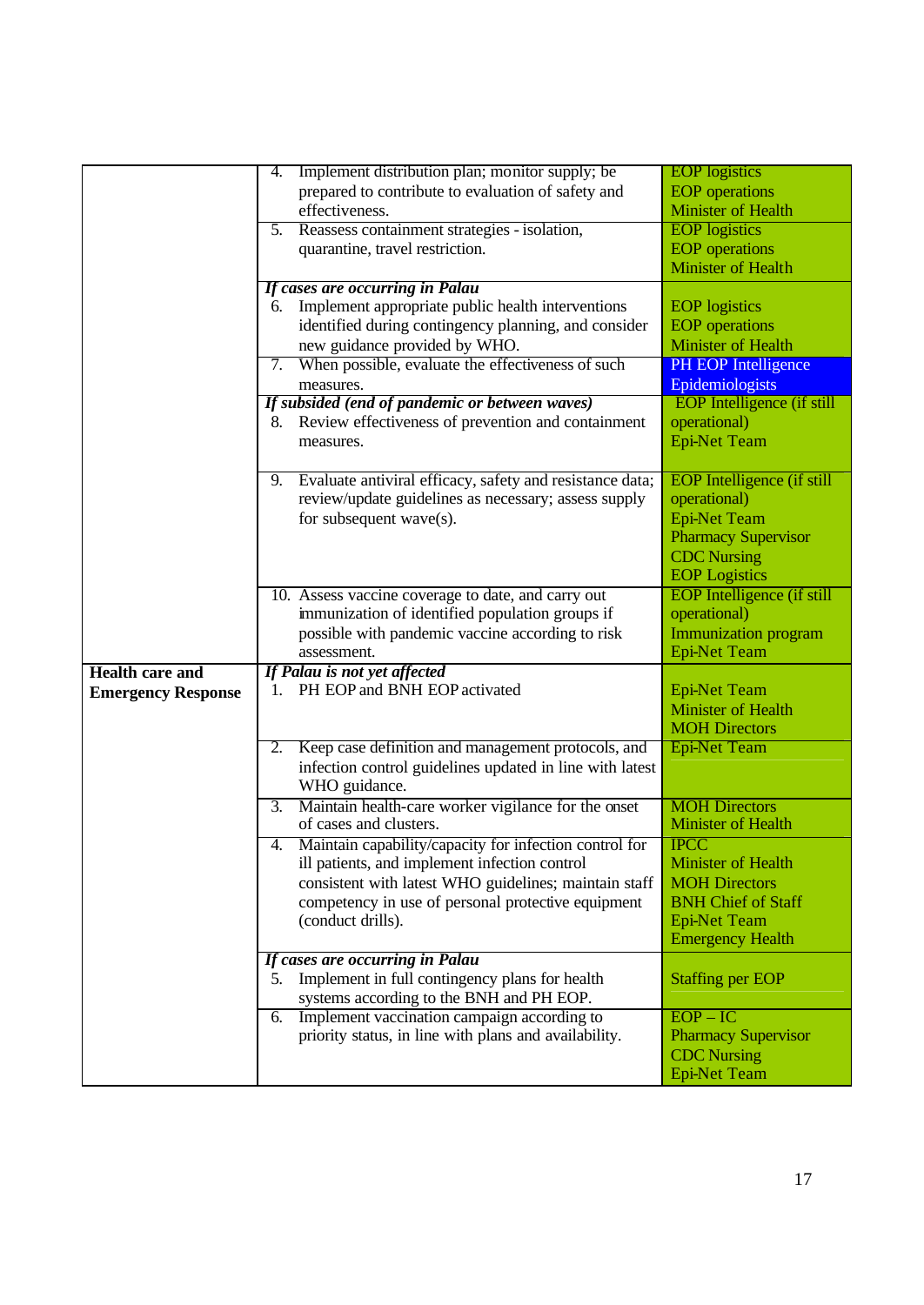|                       |                  | If subsided (end of pandemic or between waves)       | <b>EOP ICs</b>                |
|-----------------------|------------------|------------------------------------------------------|-------------------------------|
|                       | 7.               | Ensure that overworked staff have opportunities for  | <b>Minister of Health</b>     |
|                       |                  | rest and recuperation.                               | <b>MOH Directors</b>          |
|                       | 8.               | Restock medications and supplies; service and renew  | <b>EOP</b> Logistics          |
|                       |                  | essential equipment.                                 | <b>MOH Directors/Staff</b>    |
|                       | 9.               | Review/revise plans in anticipation of subsequent    | <b>EOP</b> Intelligence       |
|                       |                  | $wave(s)$ .                                          | <b>Epi-Net Team</b>           |
|                       |                  | 10. Support rebuilding of essential services.        | <b>Minister of Health</b>     |
|                       |                  |                                                      | <b>MOH Directors</b>          |
|                       |                  | 11. Adjust case definitions and case management      | <b>Epi-Net Team</b>           |
|                       |                  | protocols as necessary.                              | <b>EOP</b> Intelligence       |
| <b>Communications</b> | $\overline{1}$ . | Keep news media, public, MOH and other               | PIO                           |
|                       |                  | stakeholders informed about progress of pandemic in  | <b>Minister of Health</b>     |
|                       |                  | affected countries.                                  | <b>PH</b> Director            |
|                       |                  | 2. Redefine key messages; set reasonable public      | PIO                           |
|                       |                  | expectations; emphasize need to comply with public   | <b>Epi-Net Team</b>           |
|                       |                  | health measures despite their possible limitations.  | <b>Minister of Health</b>     |
|                       |                  | <b>If cases occurring in Palau</b>                   |                               |
|                       | 3.               | Activate all elements of communications plan.        | <b>EOPS IC</b>                |
|                       |                  | Including daily meetings between official            |                               |
|                       |                  | spokesperson with media for updates gathered from    |                               |
|                       |                  | local sites, regional and global.                    |                               |
|                       | 4.               | Maintain capacity for meeting expected domestic and  | <b>EOP ICs</b>                |
|                       |                  | international information demands.                   | Minister of Health            |
|                       | 5.               | Acknowledge public anxiety, grief and distress       | PIO <sub></sub>               |
|                       |                  | associated with pandemic.                            | <b>Minister of Health</b>     |
|                       |                  | If subsided (end of pandemic or between waves)       |                               |
|                       |                  | 6. Evaluate communications response during previous  | <b>Emergency Health Staff</b> |
|                       |                  | phases; review lessons learned.                      | <b>Epi-Net Team</b>           |
|                       |                  |                                                      | <b>Minister of Health</b>     |
|                       | 7.               | Advise public of status end of pandemic wave         | PIO                           |
|                       |                  | according to WHO declaration and make people         | Minister of Health            |
|                       |                  | aware of uncertainties associated with subsequent    |                               |
|                       |                  | waves.                                               |                               |
|                       |                  | 8. Relevant information relayed to stakeholders e.g. | <b>Minister of Health</b>     |
|                       |                  | OEK and funding agencies (financial analysis).       |                               |
|                       | $\overline{9}$ . | Formal debrief to be held with all stakeholders.     | <b>Emergency Health Staff</b> |

### **Review of the Plan**

This plan will be reviewed annually by the Hospital Epidemiologist and the Epi-Net Team. In addition, at the end of any escalation of events to Phase 5 or higher, a debriefing will be carried out through the Incident Command Structure and Epi-Net Team to assess the effectiveness of operations during the event and to determine the extent of impact on the community. This information should then be used to update and review the plan.